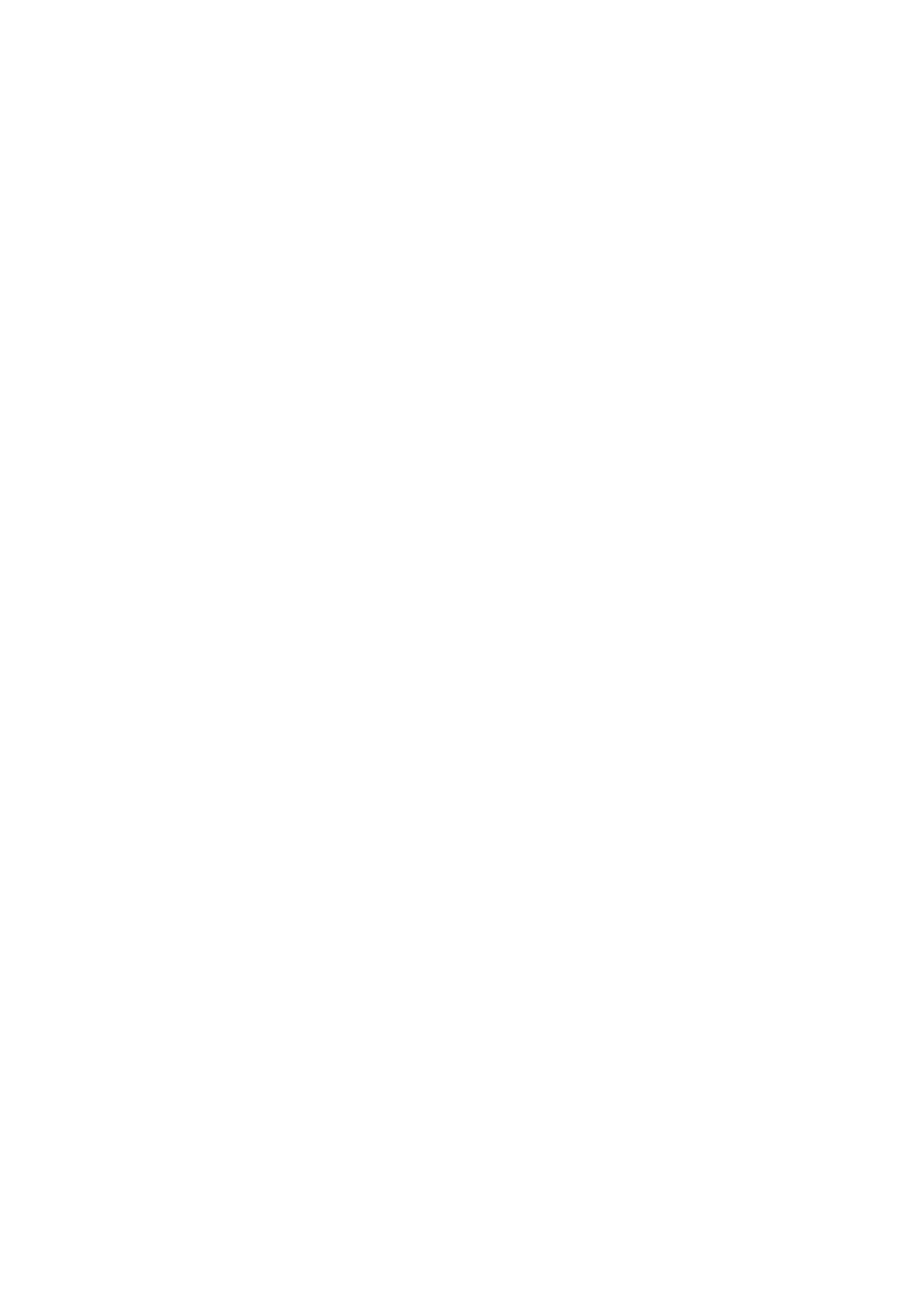# **A. About the Initiative**

**Background:** In the globally competitive environment, intellectual property has placed itself on a pedestal in the context of economic growth and has become more important than ever. Intellectual Property is the fuel that powers the engine of prosperity, fostering invention and innovation. Being an intangible asset, Intellectual Property plays a very important role in the socioeconomic ecosystem and their creation and protection is essential for the sustained growth of a nation. Increasing significance of intangible assets in the global economy is forcing business organizations to actively manage the role of IP as a key driver for building and sustaining their competitive advantage and achieving superior performance.

Intellectual Property Rights (IPRs) are exclusive rights over such intellectual property granted to creators / holders which protect their rights from misappropriation by third parties without their authorization. They are now not only being used as a tool to protect creativity and generate revenue but also to build strategic alliances for socio-economic and technological growth. Accordingly, in order to foster the protection of innovations and creativity, the Intellectual Property Office under the Ministry of Commerce and Industry is dedicated to mobilize the use of such technological advancement for the economic development of the country.

Intellectual Property Laws in India are TRIPS compliant and coupled with a strong enforcement mechanism and a vibrant judicial system, they create the best investment opportunities and a conducive environment for protecting IP Rights in order to enable the industrial community to diversify its commercial activities.

India has also developed a national framework for creation and protection of IPRs, which is continuously evolving and meets global standards. The challenge before the country is to scale up the process of IP creation and capture value from the scientific and technological creations to catapult the country into the league of most innovative and developed nations.

Recognizing the importance of intellectual property, the Hon'ble President of India declared the decade of 2011-2020 as the Decade of Innovation. The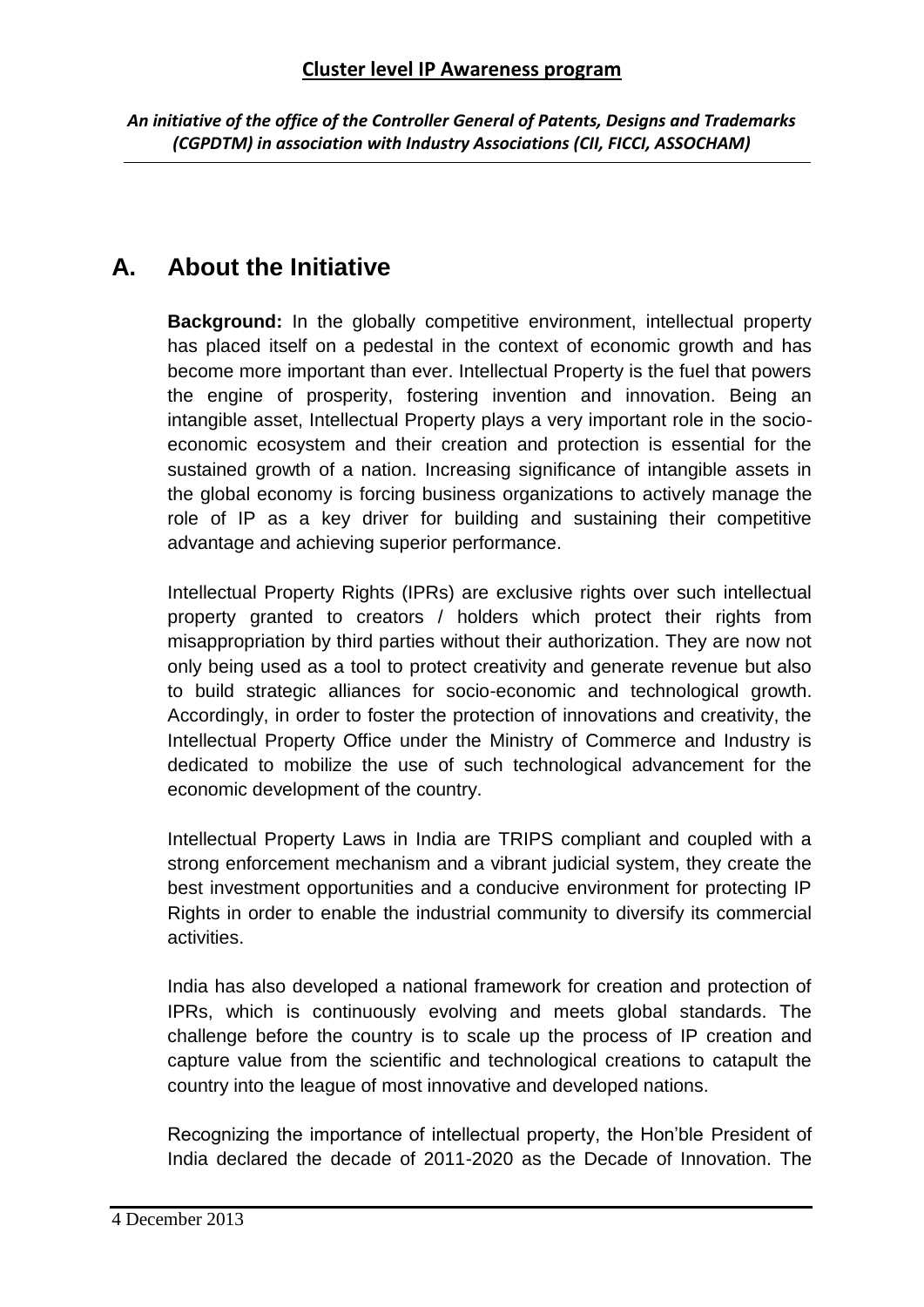#### **Cluster level IP Awareness program**

#### *An initiative of the office of the Controller General of Patents, Designs and Trademarks (CGPDTM) in association with Industry Associations (CII, FICCI, ASSOCHAM)*

future prosperity of India in the new knowledge economy would increasingly depend on its ability to generate new ideas, processes and solutions, and the process of innovation would convert knowledge into social good and economic wealth. The President called upon the people to step up expenditure on research to pursue innovation in a big way. In a globally competitive world, India had to unleash its innovation potential to increase capacity, productivity, efficiency, and inclusive growth. "The spirit of innovation has to permeate all sectors of economy from universities, business and government to people at all levels."

Relevance and Importance of Intellectual Property Rights for cluster – The times are changing and now we can no longer count on a large and regulated market to shelter us in the 21st century. In today's globalised scenario, industries need to step up their efforts and ability to innovate to make better products and become more proactive to protect their innovations. Innovationthe successful exploitation of new ideas- is the key business process that enables one to compete effectively in the increasing competitive global environment. It is now critical for the Indian industry to understand the implications of Intellectual Property protection – both legal and economic, to protect its own business interests in India and abroad.

However, Indian industry is yet to realize the potential role of intellectual property rights despite their inherent innovative capability. This is evident from the applications filed for protection of intellectual property rights. There exists a two-fold need with respect to intellectual property rights in India:

- Greater understanding across the industrial sector about the fundamentals and different facets of IP and,
- Advanced learning in the area of patents in order to provide trained individuals who can perform at peak potential from early in their career.

In this background, the Intellectual Property Office, in association with the Industry Associations namely the Confederation of Indian Industry (CII), the Federation of Indian Chambers of Commerce & Industry (FICCI) & ASSOCHAM, has planned to conduct a series of cluster specific awareness programs on IP in year 2013-2014 to create Intellectual Property awareness among the specific clusters so as to encourage these clusters to promote Intellectual Property Right protection.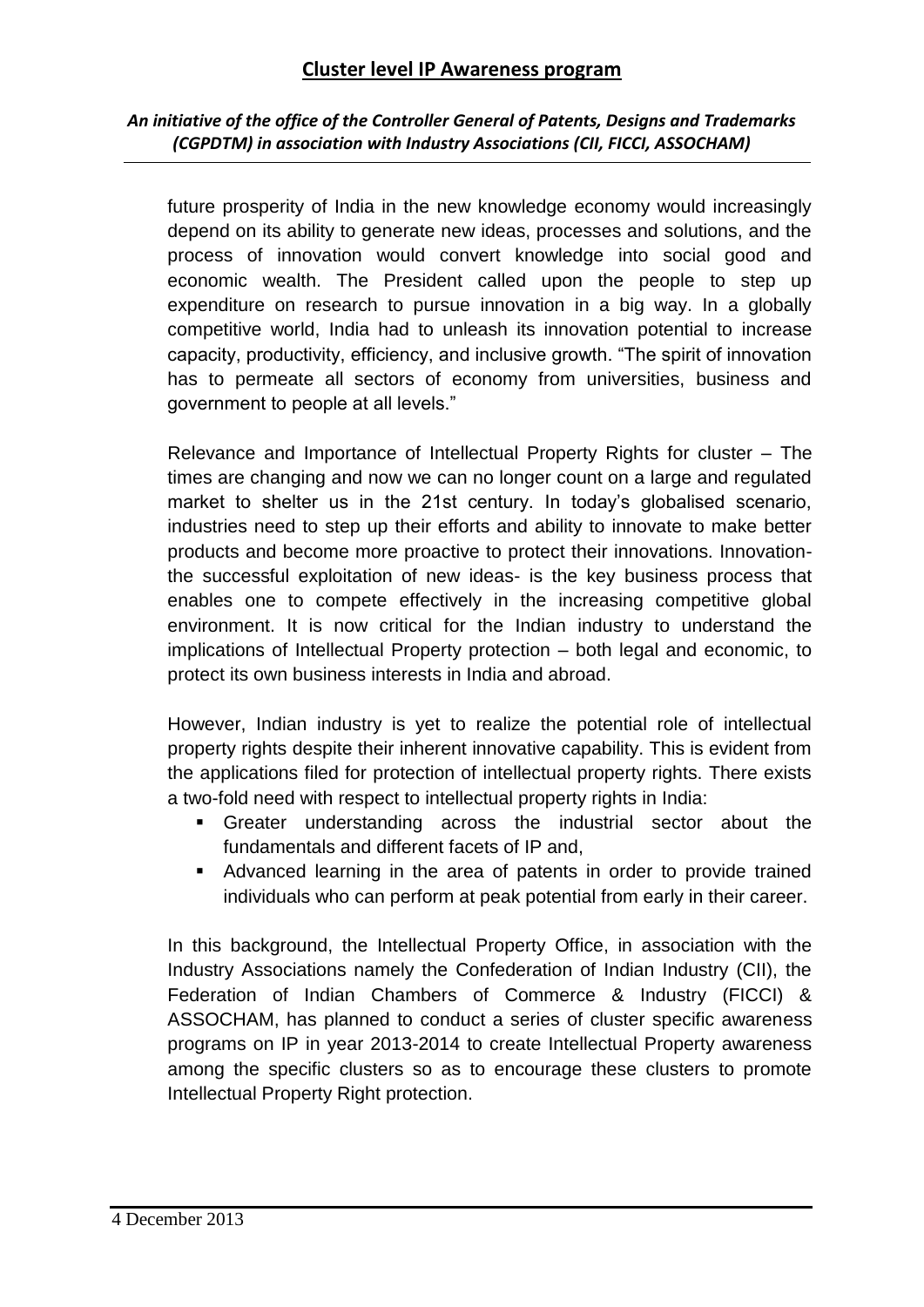#### **A.1 Cluster Selected for 2013**

The following clusters 12 clusters have been identified for these awareness programs:

- 1. Auto Chennai
- 2. Leather Ambur TN
- 3. Handloom Ludhiana
- 4. Leather Kanpur
- 5. Gems and Jewellery Surat
- 6. Foundry Belgaon
- 7. Auto Pithampur Indore
- 8. Engineering & Technology -Nasik MH
- 9. Chemical Ankleshwar
- 10.Machine Tools Banglore
- 11.Auto Pune
- 12.Coir Alappuzha Kerala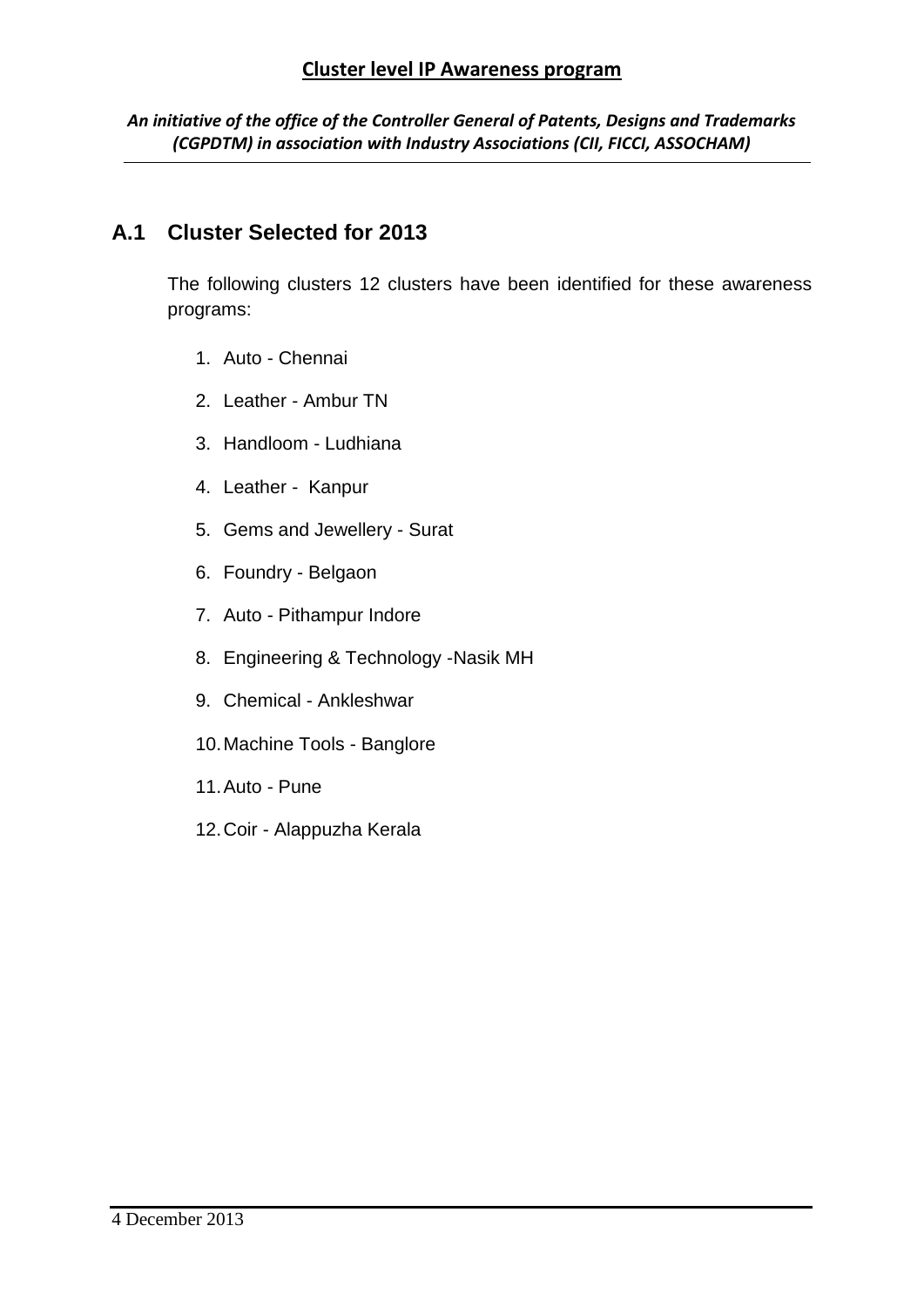#### **A.2 Methodology**

The following methodology were used in conducting these awareness programs.

#### **Step-I:**

A one day awareness programme was held, which is designed with topics covering various aspects of intellectual Property rights including Introduction to Technology Transfer, IP Licensing, Valuation and Auditing and IP Commercialization to offer a comprehensive introduction and up-to-date knowledge to all the participants, particularly those work deals with intellectual property and its effective protection. The program will also focus on issues relating to Enforcement of IPRs & Remedies against Infringement. The 1-day programme would be tailored made as per the specific clusters' requirement.

#### **Step-2**:

The following activities was undertaken by the Industry associations.

- Mapping of Awareness levels currently existing and advice on the way forward, based on questionnaire distributed in the workshop.
- Identifying & short-listing protectable products / processes- creation of a repository of technologies/ products / processes which could be protected through IPRs.

#### **Step-3:**

- Identifying suitable IP Protection for the products/processes or designs identified.
- Suggesting mechanisms for protection of intellectual property.
- Developing a Road Map for IP Management Practices.
- Handholding activities by Industry Associations for filling IP applications.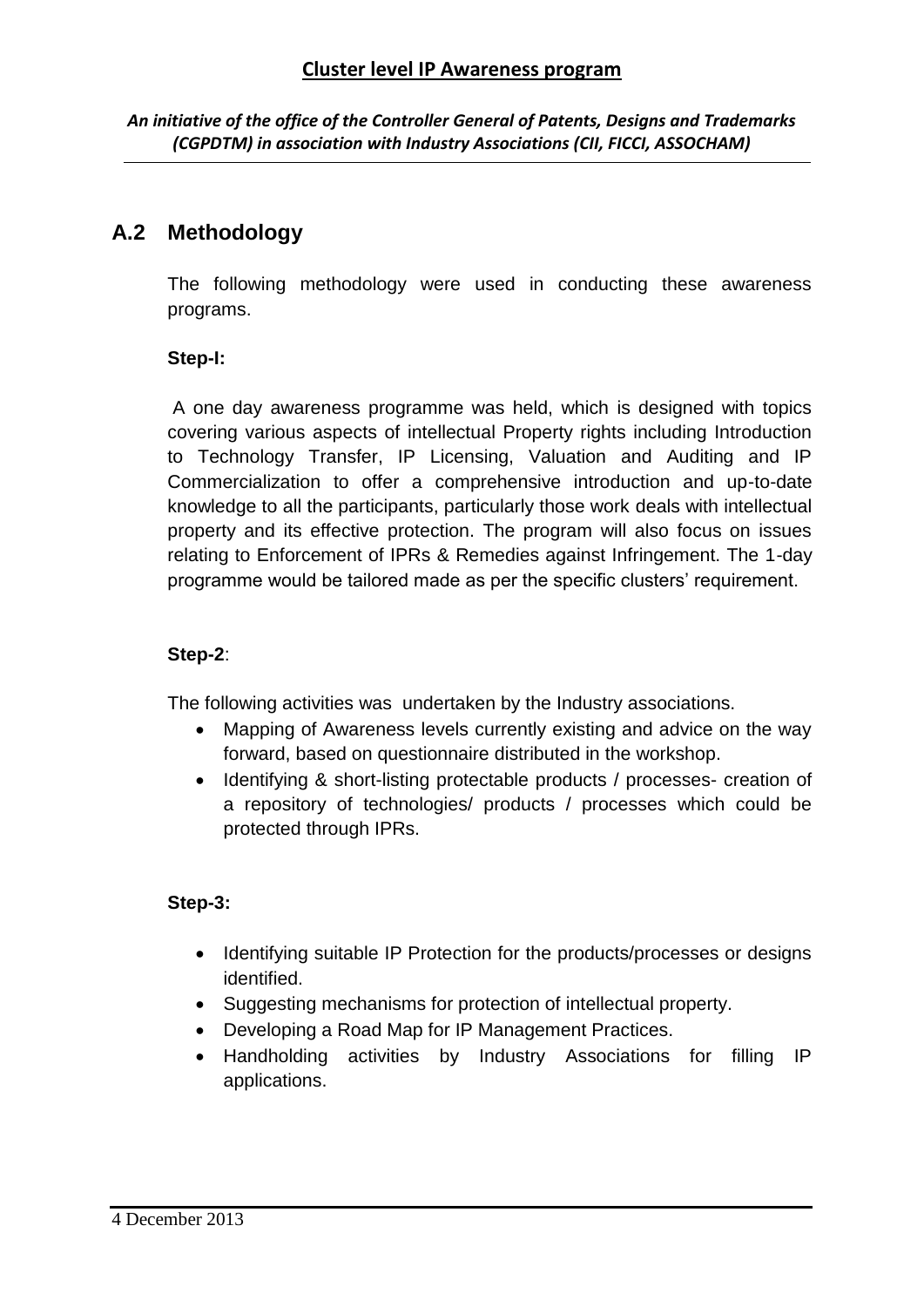## **B. Objectives**

The Intellectual Property Office has selected twelve clusters out of 39 clusters being supported by Department of Industrial Policy & Promotion under the Industrial Infrastructure Upgradation Scheme (IIUS) for conducting the IP Awareness programs. The overall objective of the training programme is to give both advisory and protection services .The objectives of these awareness programs are mentioned below.

- To sensitize the clusters about Intellectual Property Right and their protection.
- To identify protectable innovations.
- To suggest steps for transforming innovations into proprietary assets.
- To use IP information, particularly relating to patents and designs, for further research and development in developing new product and process.
- Utilize the IP information in their business development.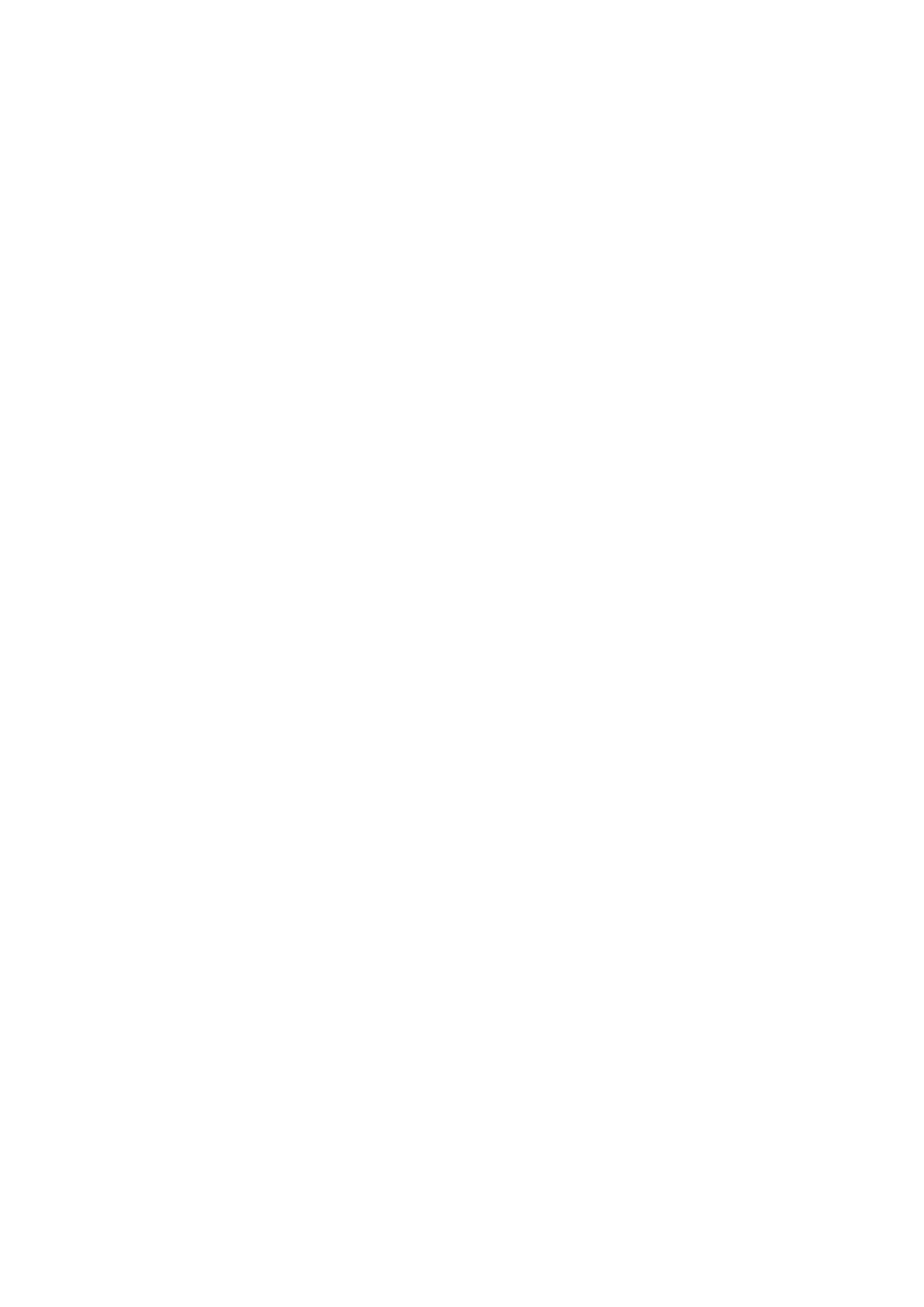# **C. PLACE & VENUE**

Confederation of Indian Industry (CII) in collaboration with Intellectual Property Rights office India, under Department of Industrial Policy and Promotion (DIPP) and with support of ITDC-Ichalkaranji conducted the Cluster level Awareness Session on Intellectual Property Rights for Textile Cluster on 4th Dec 2013at Dattajirao Kadam Technical Education Society's, Textile & Engineering Institute, Rajwada, Ichalkaranji, Dist. Kolhapur (Maharashtra).

Kolhapur is situated in the southwest corner of Maharashtra and shares its eastern and southern border with the State of Karnataka Kolhapur is one of the fastest-growing cities in Maharashtra and is one of the highest per capita income cities in India.

The Dattajirao Kadam Education society as its first step established the Textile and Engineering Institute in 1982. This was the first educational institute in the state to be started on grant basis and encouraged by the successful establishment of this, the Maharashtra State Government took a policy decision in 1983 to permit various social and industrial organizations of the state to start professional educational institutes, the decision which brought a revolution in the thinking and pattern of the education in the state.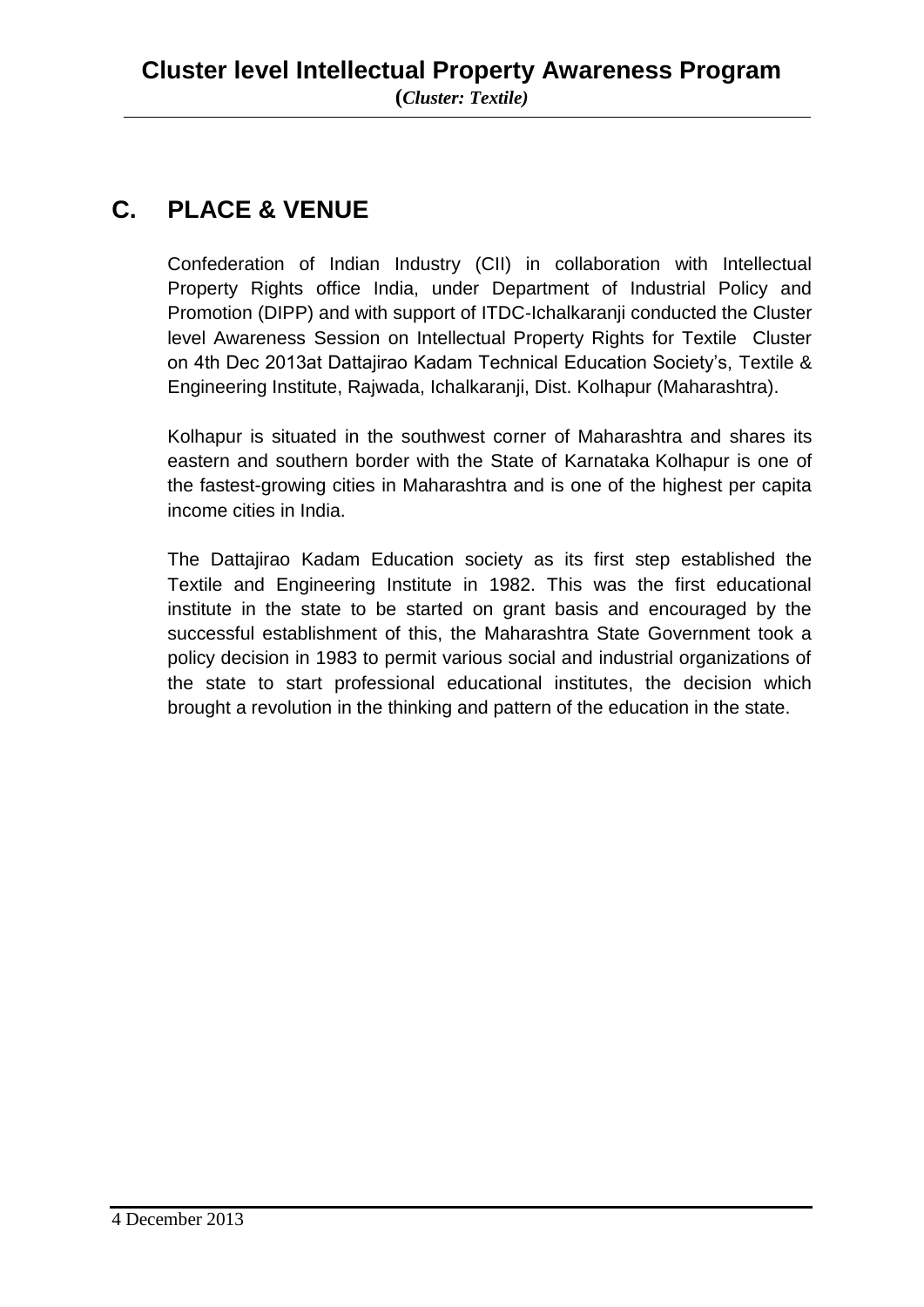# **Annexure I** Detailed Programme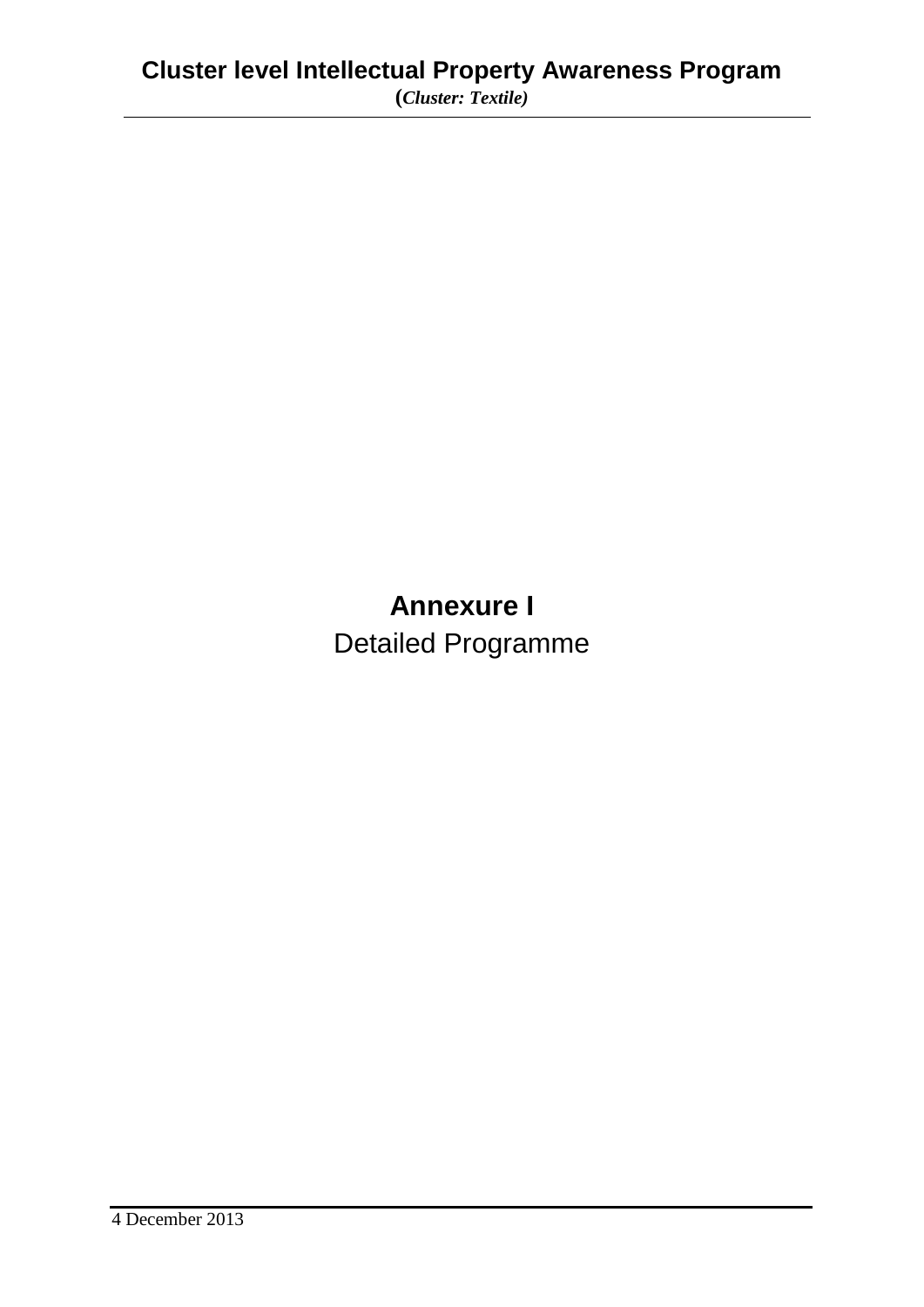# ANNEXURE I

## **Detailed Programme**

| 0900 - 1030 Hrs   | <b>REGISTRATION &amp; WELCOME TEA/ COFFEE</b>                |                                     |  |
|-------------------|--------------------------------------------------------------|-------------------------------------|--|
| $1030 - 1100$ Hrs | <b>OPENING SESSION</b>                                       |                                     |  |
|                   | <b>Opening Address</b>                                       | <b>Mrs Namrata Kavle</b>            |  |
|                   |                                                              | <b>Assistant Controller</b>         |  |
|                   |                                                              | Intellectual Property office, India |  |
|                   | <b>Address</b>                                               | <b>Mrs Kishori Awade</b>            |  |
|                   |                                                              | Chairperson                         |  |
|                   |                                                              | Ichalkaranji Garment Cluster Ltd    |  |
|                   | <b>Special Address</b>                                       | Dr P V Kadole                       |  |
|                   |                                                              | Pricipal                            |  |
|                   |                                                              | <b>DKTE-Ichalkaranji</b>            |  |
|                   | <b>Special Address</b>                                       | <b>Mr Abhay Daptardar</b>           |  |
|                   |                                                              | <b>Deputy Director</b>              |  |
|                   |                                                              | <b>MSME-DI</b>                      |  |
|                   | <b>Inaugural Address</b>                                     | <b>Shri Prakash Awade</b>           |  |
|                   |                                                              | Former textile Minister of          |  |
|                   |                                                              | Maharashtra                         |  |
|                   | <b>Concluding</b>                                            | <b>Mr Punnet Jain</b>               |  |
|                   | <b>Remarks</b>                                               | Executive                           |  |
|                   |                                                              | Confederation of Indian Industry    |  |
| $1100 - 1230$ Hrs | <b>Technical Session I:</b>                                  |                                     |  |
|                   | Introduction to IPR: A Basic Overview of all forms of        |                                     |  |
|                   | Intellectual Property Rights & its importance with examples. |                                     |  |
|                   | <b>Why IPR</b>                                               |                                     |  |
|                   | <b>IPR and Business Competitiveness</b>                      |                                     |  |
|                   | <b>Patents</b><br>$\bullet$                                  |                                     |  |
|                   | Copyrights<br>$\bullet$                                      |                                     |  |
|                   | Trademarks & Service marks                                   |                                     |  |
|                   | Geographical Indicators                                      |                                     |  |
|                   | <b>Industrial Designs</b>                                    |                                     |  |
|                   | <b>Trade Secrets</b>                                         |                                     |  |
|                   | <b>Plant Varieties</b>                                       |                                     |  |
|                   | Semi Conductor Integrated Circuits lay out designs           |                                     |  |
|                   | Different aspects of Design and Trademark related issues     |                                     |  |
|                   | specific to Textile cluster with the Case Studies            |                                     |  |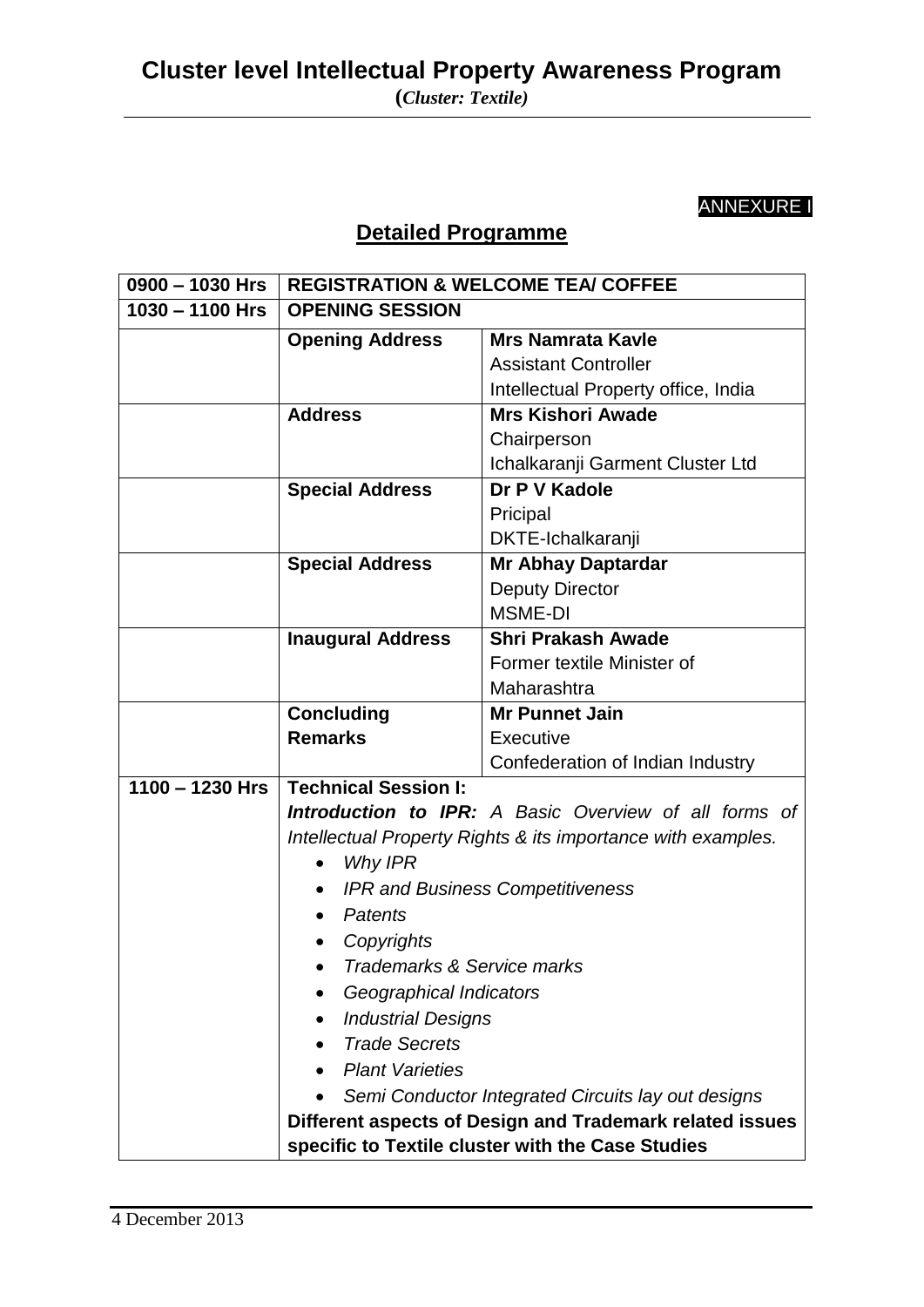|                   | <b>Speaker</b>                                                         | <b>Mr Tushar Shrikhande</b>                                      |  |
|-------------------|------------------------------------------------------------------------|------------------------------------------------------------------|--|
|                   |                                                                        | Advocate                                                         |  |
|                   |                                                                        | R K Dewan & Co.                                                  |  |
|                   |                                                                        | <b>Mrs Namrata Kavle</b>                                         |  |
|                   |                                                                        | <b>Assistant Controller</b>                                      |  |
|                   |                                                                        | Intellectual Property office, India                              |  |
| $1230 - 1330$ Hrs | Lunch                                                                  |                                                                  |  |
| $1330 - 1430$ Hrs | <b>Technical Session III</b>                                           |                                                                  |  |
|                   | $\triangleright$ Introduction to technology Transfer, IP Licensing, IP |                                                                  |  |
|                   | Valuation & IP Audit                                                   |                                                                  |  |
|                   | $\triangleright$ IP Commercialisation                                  |                                                                  |  |
|                   | $\triangleright$ Case Studies on IP Commercialisation & Appreciation   |                                                                  |  |
|                   | of Revenue Models                                                      |                                                                  |  |
|                   | $\triangleright$ Case studies on IP Management                         |                                                                  |  |
|                   | <b>Speakers</b>                                                        | <b>Mr Nitin</b>                                                  |  |
|                   |                                                                        | <b>Brainleague</b>                                               |  |
|                   |                                                                        | <b>Bangalore</b>                                                 |  |
|                   |                                                                        |                                                                  |  |
|                   | <b>Q&amp;A Session</b>                                                 |                                                                  |  |
| $1430 - 1500$ Hrs |                                                                        | Technical session III: Enforcement of IPRs & Remedies            |  |
|                   | against Infringement: Case Laws.                                       |                                                                  |  |
|                   | <b>Speaker</b>                                                         | <b>Mr Tushar Shrikhande</b>                                      |  |
|                   |                                                                        | Advocate                                                         |  |
|                   |                                                                        | R K Dewan & Co.                                                  |  |
|                   |                                                                        | <b>Mrs Namrata Kavle</b>                                         |  |
|                   |                                                                        | <b>Assistant Controller</b>                                      |  |
|                   |                                                                        | Intellectual Property office, India                              |  |
|                   | Q&A                                                                    |                                                                  |  |
| $1500 - 1530$ Hrs |                                                                        | <b>Technical Session IV: Interactive &amp; Feed Back Session</b> |  |
| 1530 - 1600 Hrs   |                                                                        | Technical Session V: Issues identified in the Cluster Road       |  |
|                   | map ahead.                                                             |                                                                  |  |
|                   |                                                                        | <b>Mrs Namrata Kavle</b>                                         |  |
|                   |                                                                        | <b>Assistant Controller</b>                                      |  |
|                   |                                                                        | Intellectual Property office, India                              |  |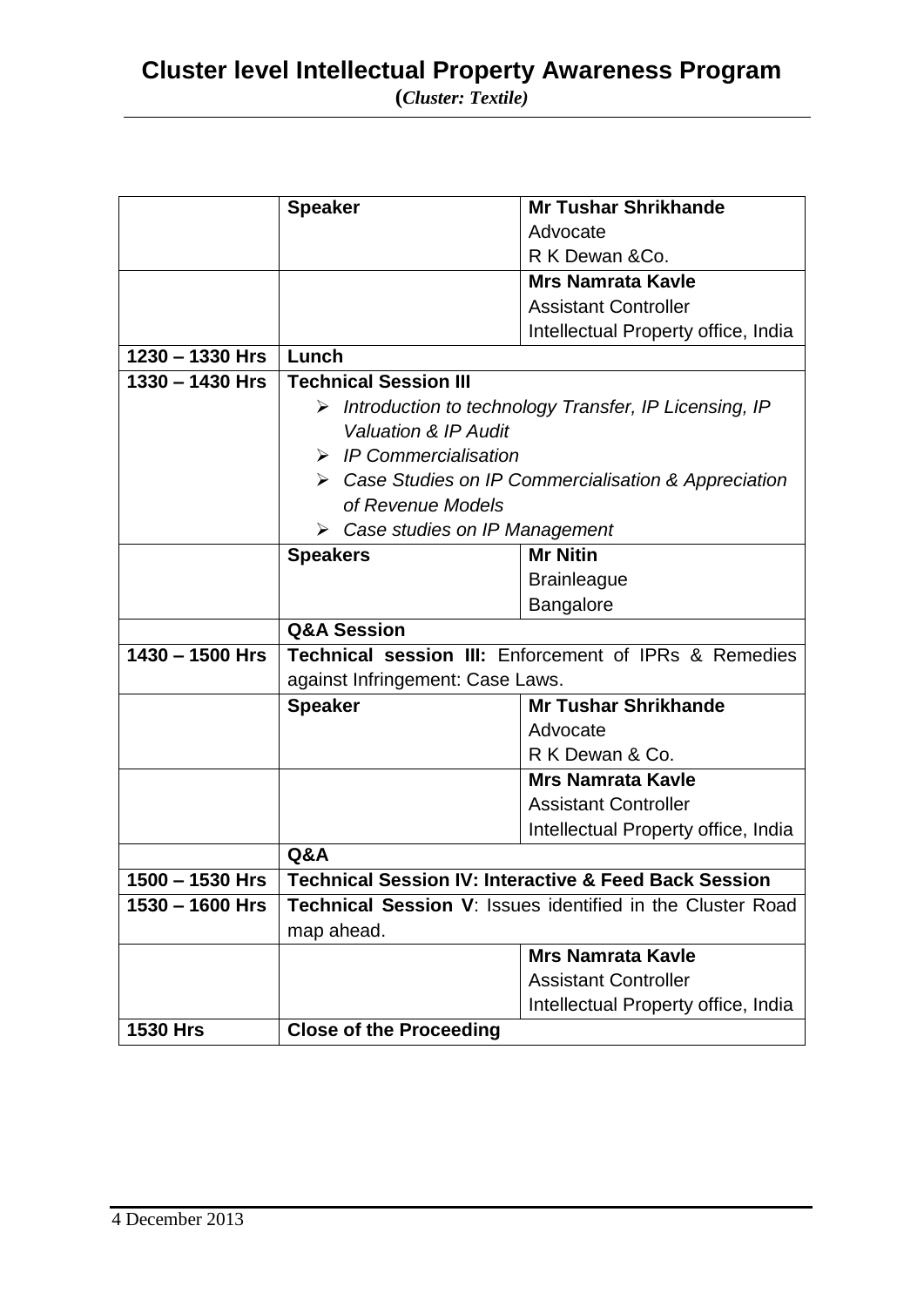# **Annexure II**

Speaker(s) profile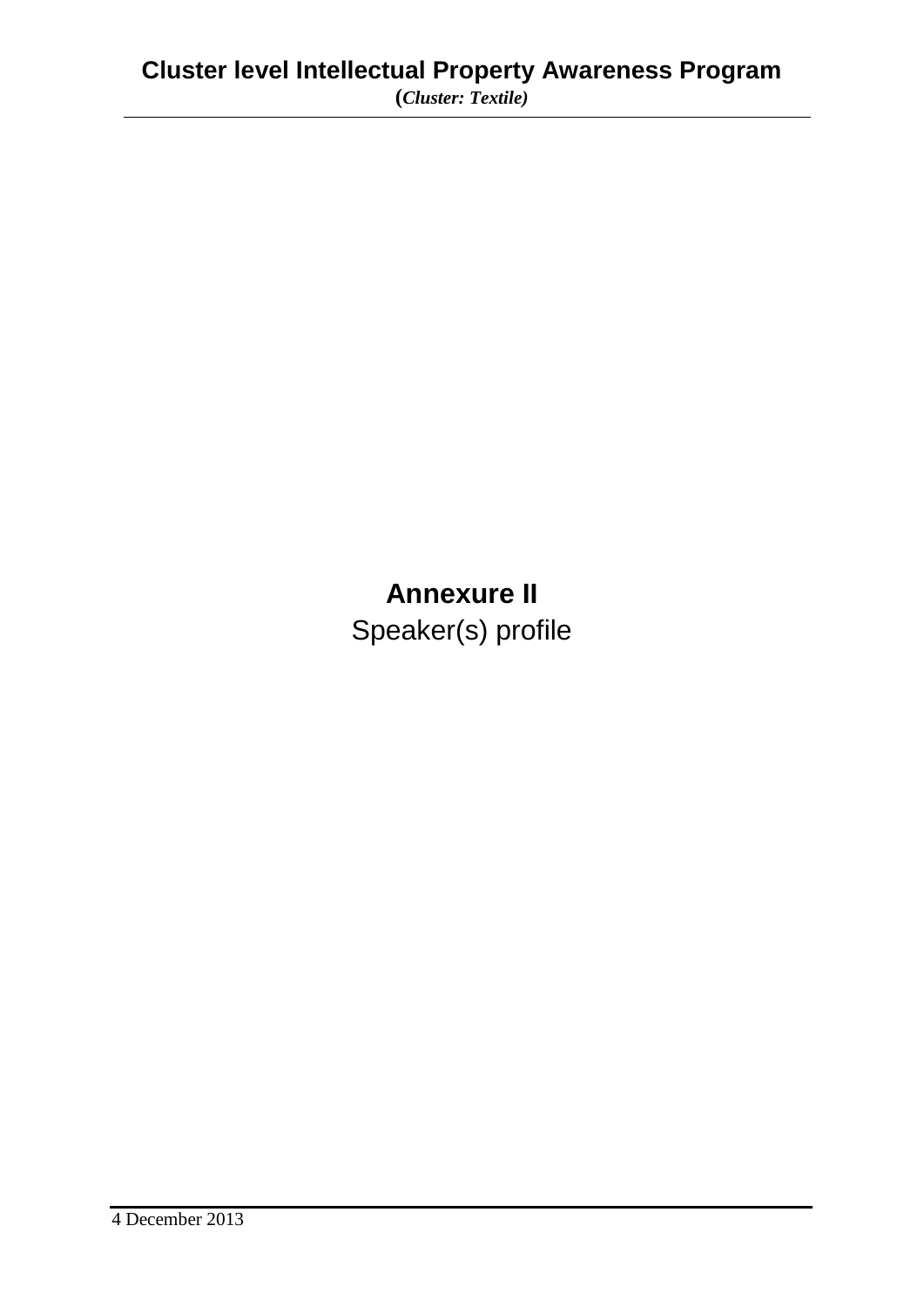#### ANNEXURE II

### **Namrata Kavle**

Assistant Controller Intellectual Property office, India

Ms Namrata Kavle holds a degree of bachelor of Electronics from Mumbai and has been working with Intellectual Property Office, India since 2002 and is holding the post of Asstt. Controller of patents & Designs since 2009 onwards

#### **Tushar Shrikhande**

Advocate R K Dewan

Advocate Tushar Shrikhande completed his BSL LLB in the year 2007 from the prestigious Symbiosis College of Law in Pune. For a short duration he worked with a Real Estate Developer's Firm in Kolkata as a Junior Law Officer. With a view to get a hands on experience in the field of Real property he joined Wadia Ghandy, Advocates and Solicitors, Pune who primarily dealt with property law. After a little more than a year he shifted his sights to the exciting world of Intellectual Property Law and joined the Pune branch of R. K. Dewan & Co, Trade Mark & Patent Attorneys. He has been working with R. K. Dewan & Co. since October 2008 as a legal Associate, under the personal guidance of Dr. Mohan Dewan, a stalwart & pioneer in the field of Intellectual Property Law. Tushar's core strength lies in drafting agreements and pleadings, however in order to get hands on experience with litigation and prosecution he did a stint at the firm's Delhi Office where his training was supervised by the eminent litigator Advocate N. K. Bhardwaj and his team of ex trade mark examiners. He was recently invited to attend the International Trade mark Association's Annual Meeting held at Dallas, USA where he participated in a table conference on the topic - Corporate Global Trademark Strategies and Tips with Limited Resources. While attending INTA at Dallas, he met and exchanged notes and strategies with trade mark lawyers from all over the world. Over the years, Tushar has given many presentations and contributed to many seminars in the field of IP, including giving lectures to LLM students of his Alma Mater, Symbiosis law Pune, addressing entrepreneurs at events/ courses organized by Ministry of Micro, Small and Medium Enterprises (Government of India), the Mahratta Chamber of Commerce, Industries & Agriculture and IIT Bombay to name a few.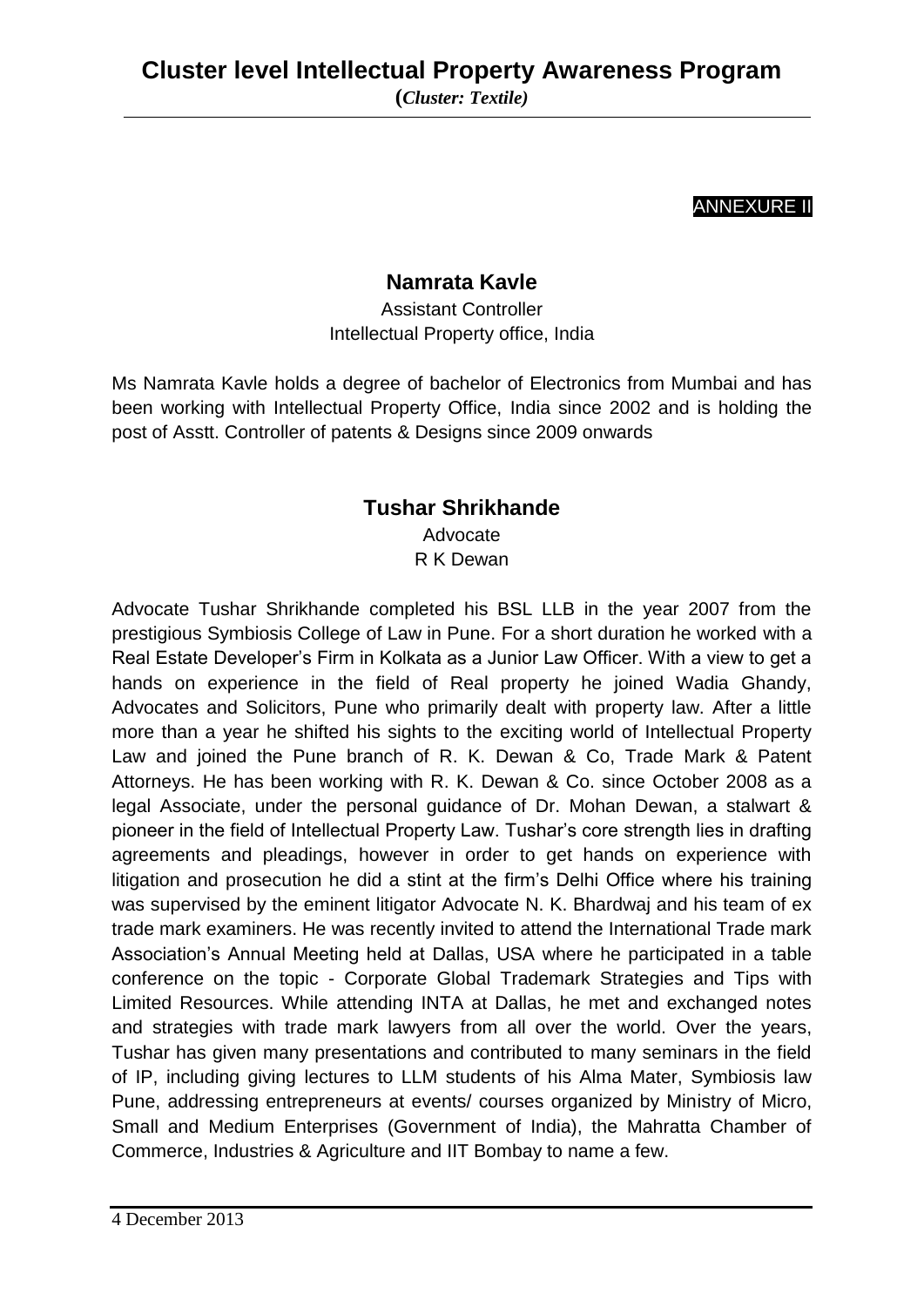#### **Mr Nitin**

**Brainleague** Bangalore

Mr Nitin heads the electronics and telecommunications patent services team at Brain League. As a Partner, he supervises projects related to the electrical, electronics, communications and software sectors. He works with some of the leading companies in electronics, software and telecommunication sectors on patent searching, drafting and prosecution projects. Mr Nitin also helps clients make decisions on product launch and strategy by providing FTO analysis, infringement analysis and technology landscaping reports.

Mr Nitin is a member of the quality control team at Brain League and plays an important role in defining quality processes and standards. Before starting his career in patents, Mr Nitin worked with companies in the US on projects relating to Radio Frequency and Communications.

Mr Nitin has completed his Bachelors in Engineering in Electronics and Telecommunication from Bombay University and subsequently, pursued his Masters in Electrical Engineering, specializing in Radio frequency Engineering from Syracuse University, USA.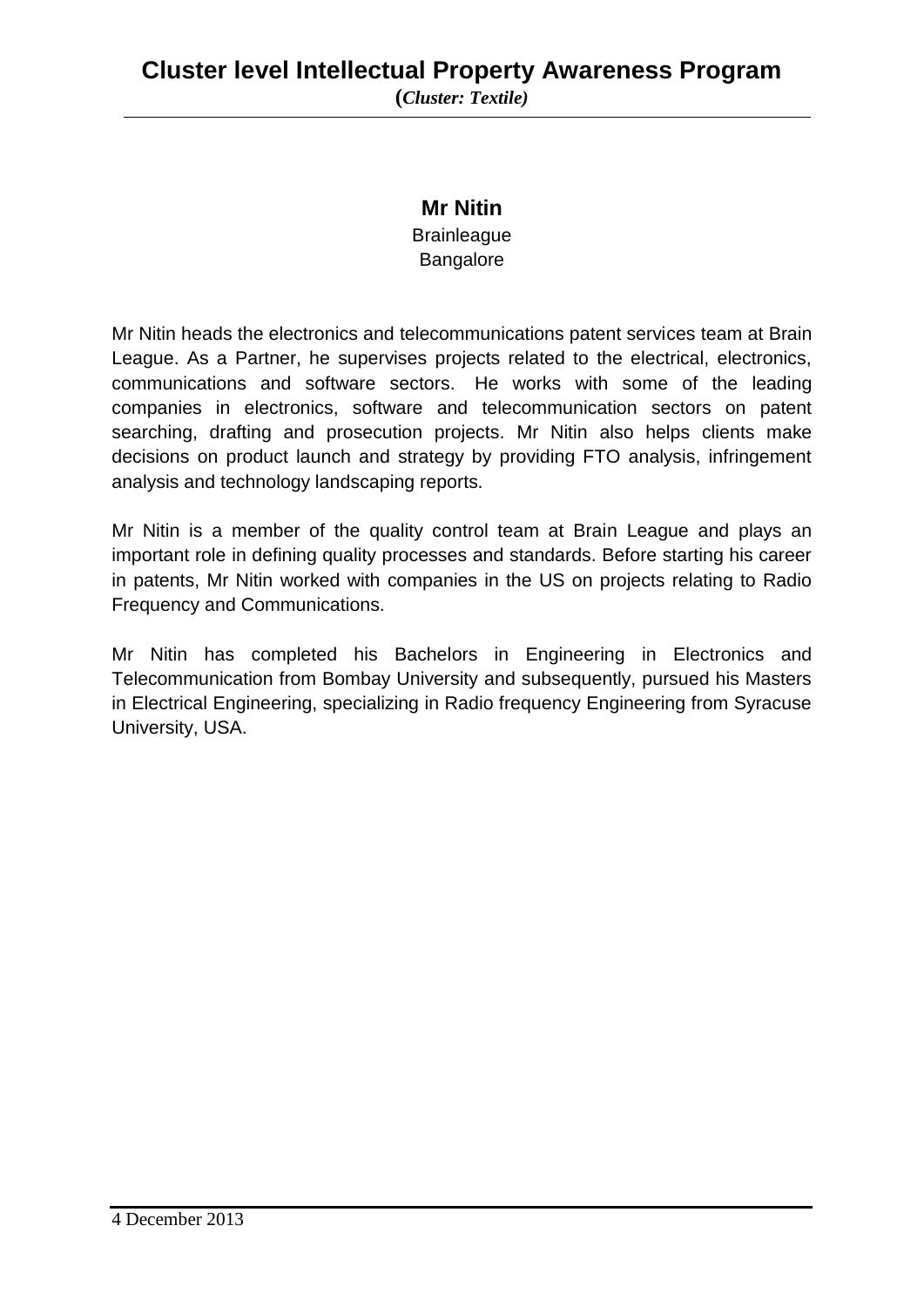# **Annexure III**

List of Registered Participants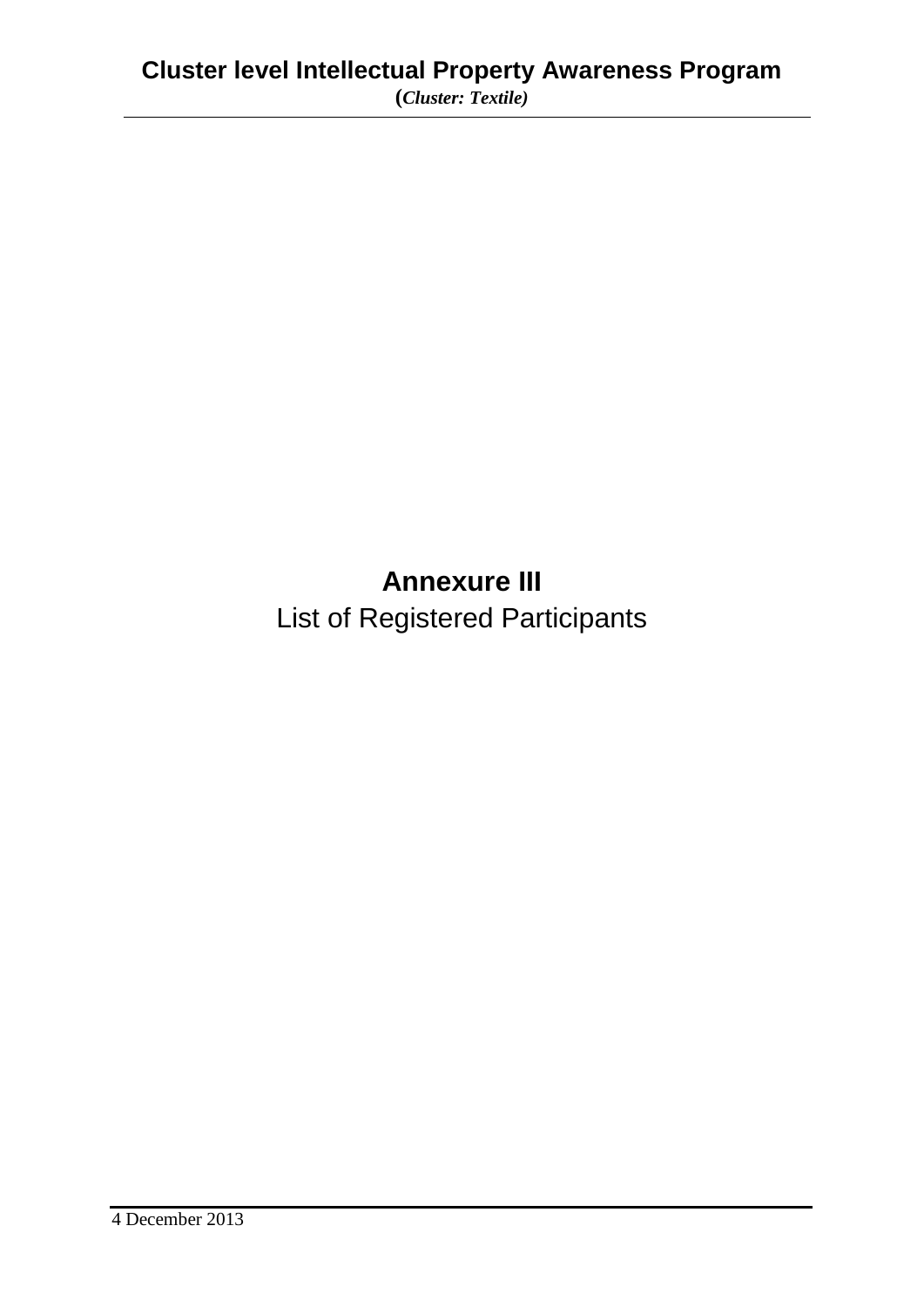# **ANNEXURE III**

| <b>Cluster level Intellectual Property Awareness Program</b>                                                                                                                   |                             |                    |                                 |  |
|--------------------------------------------------------------------------------------------------------------------------------------------------------------------------------|-----------------------------|--------------------|---------------------------------|--|
| (Cluster: Textile)<br>4 December 2013; Dattajirao Kadam Technical Education Society's, Textile & Engineering Institute,<br>Rajwada, Ichalkaranji, Dist. Kolhapur (Maharashtra) |                             |                    |                                 |  |
| <b>S. No.</b>                                                                                                                                                                  | <b>Name</b>                 | <b>Designation</b> | Company                         |  |
| 1                                                                                                                                                                              | S.S. Lavase                 | <b>Asst Prof</b>   | D.K.T.E                         |  |
| $\overline{2}$                                                                                                                                                                 | S.S. Borikar                | Lecturer           | D.K.T.E                         |  |
| 3                                                                                                                                                                              | S.R. Patil                  | <b>Student</b>     | D.K.T.E                         |  |
| 4                                                                                                                                                                              | Sandip M. Rathod            | <b>Student</b>     | D.K.T.E                         |  |
| 5                                                                                                                                                                              | G. Gnananthayan             | <b>Student</b>     | D.K.T.E                         |  |
| 6                                                                                                                                                                              | Samir Bonsule               | <b>Student</b>     | D.K.T.E                         |  |
| $\overline{7}$                                                                                                                                                                 | R.S. Patil                  | <b>Asst Prof</b>   | D.K.T.E                         |  |
| 8                                                                                                                                                                              | S.B. Kamble                 | <b>Student</b>     | D.K.T.E                         |  |
| 9                                                                                                                                                                              | Vignesh Dhabala             | M.Tech             | D.K.T.E                         |  |
| 10                                                                                                                                                                             | Vikram                      | Owner              | <b>Rathore Group of Textile</b> |  |
| 11                                                                                                                                                                             | Pranoti Dhuppe              | M.Tech             | D.K.T.E                         |  |
| 12                                                                                                                                                                             | Priyanka Bonde              | M.Tech             | D.K.T.E                         |  |
| 13                                                                                                                                                                             | Nayana M                    | M.Tech             | D.K.T.E                         |  |
| 14                                                                                                                                                                             | Vijeyaya Lolge              | <b>Student</b>     | D.K.T.E                         |  |
| 15                                                                                                                                                                             | Rashmi Shrivas              | M.Text             | D.K.T.E                         |  |
| 16                                                                                                                                                                             | <b>Snehal Kasture</b>       | M.Text             | D.K.T.E                         |  |
| 17                                                                                                                                                                             | Rashi                       | M.Text             | D.K.T.E                         |  |
| 18                                                                                                                                                                             | Saloni Sharma               | M.Text             | D.K.T.E                         |  |
| 19                                                                                                                                                                             | <b>Babubah Kabnure</b>      | <b>Asst Prof</b>   | D.K.T.E                         |  |
| 20                                                                                                                                                                             | Vikas Magdum                | <b>Asst Prof</b>   | D.K.T.E                         |  |
| 21                                                                                                                                                                             | <b>Pravin Pandit Harane</b> | ME PDD             | D.K.T.E                         |  |
| 22                                                                                                                                                                             | Kolhapure Rakesh            | ME PDD             | D.K.T.E                         |  |
| 23                                                                                                                                                                             | M.A. Bote                   | <b>Asst Prof</b>   | D.K.T.E                         |  |
| 24                                                                                                                                                                             | Namita Jadhav               | <b>Student</b>     | D.K.T.E                         |  |
| 25                                                                                                                                                                             | Avadhut Jadhav              | <b>Student</b>     | D.K.T.E                         |  |
| 26                                                                                                                                                                             | Manjunath Burji             | Professor          | D.K.T.E                         |  |
| 27                                                                                                                                                                             | Manjunath R N               | <b>Student</b>     | D.K.T.E                         |  |
| 28                                                                                                                                                                             | <b>Daniel Kartbik</b>       | <b>Student</b>     | D.K.T.E                         |  |
| 29                                                                                                                                                                             | Satish R. Parihar           | <b>Student</b>     | D.K.T.E                         |  |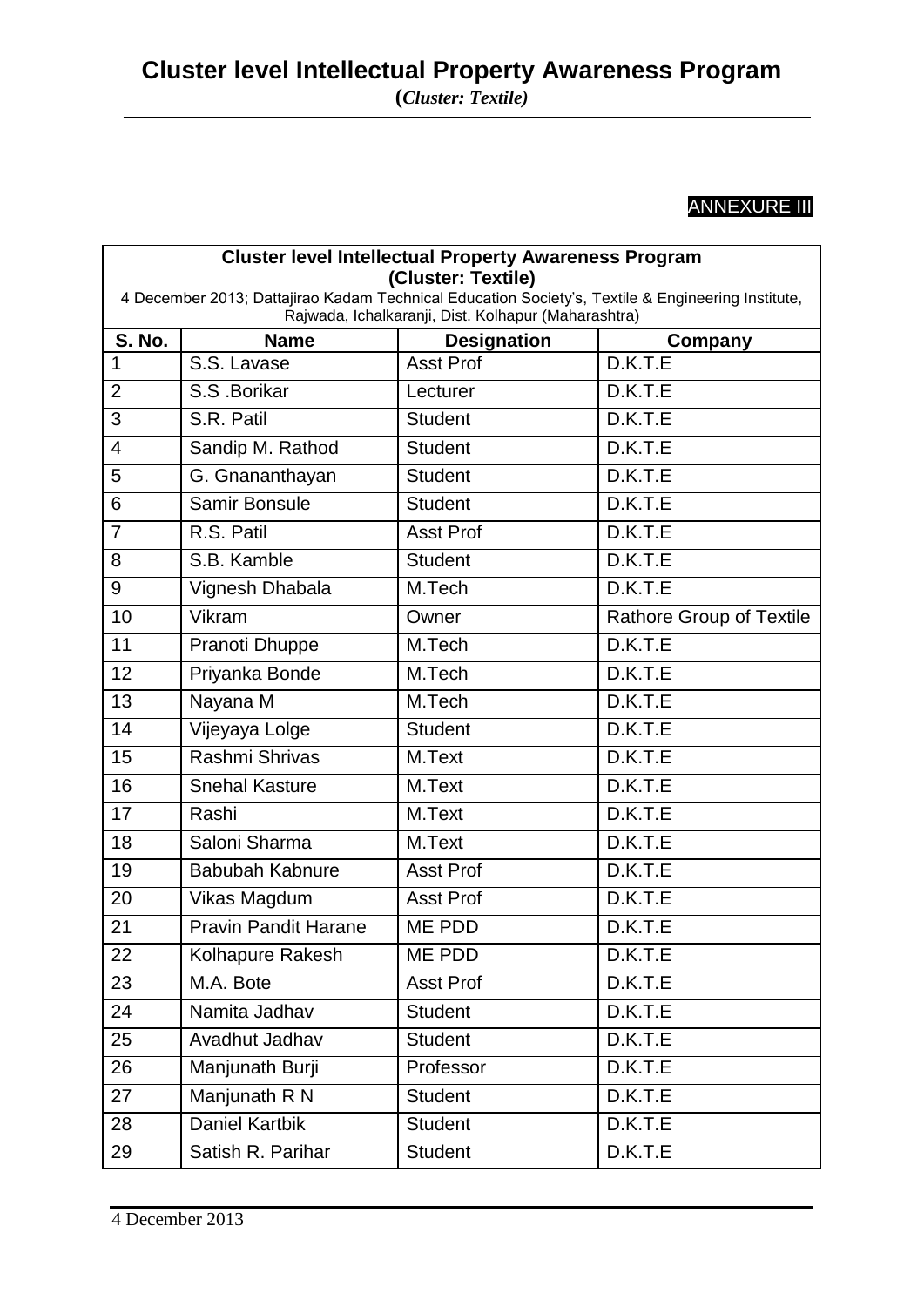| 30 | Patil Suraj            | <b>Student</b>               | D.K.T.E                    |
|----|------------------------|------------------------------|----------------------------|
| 31 | <b>Ashish Hulle</b>    | <b>Student</b>               | D.K.T.E                    |
| 32 | Sanjay                 | <b>Director</b>              | Polluelean                 |
| 33 | Lalitas Balwan         | <b>Director</b>              | <b>Eastone Industries</b>  |
| 34 | <b>Akshay Shastri</b>  | M.Tech                       | D.K.T.E                    |
| 35 | <b>Abhishek Rawat</b>  | M.Tech                       | D.K.T.E                    |
| 36 | Pravin Bhdcare         | M.Tech                       | D.K.T.E                    |
| 37 | <b>Tushar Patil</b>    | M.Tech                       | D.K.T.E                    |
| 38 | <b>Vivek Mane</b>      | M.Tech                       | D.K.T.E                    |
| 39 | Shindde Ravinder       | M.Tech                       | D.K.T.E                    |
| 40 | Rushikesh M Jambhale   | M.Tech (TC)                  | D.K.T.E                    |
| 41 | Sandip B Patil         | <b>Student</b>               | D.K.T.E                    |
| 42 | Anuj R Patil           | <b>Student</b>               | D.K.T.E                    |
| 43 | Manoj S. Date          |                              | <b>Date Textiles</b>       |
| 44 | Vallabh S Shedsale     | <b>Student</b>               | D.K.T.E                    |
| 45 | <b>Bugad Omkar</b>     | <b>Student</b>               | D.K.T.E                    |
| 46 | Vrame Mahendra         | <b>Student</b>               | D.K.T.E                    |
| 47 | A.A. Raybagi           | <b>Asst Prof</b>             | D.K.T.E                    |
| 48 | Rahul Satpute          | <b>Business Professional</b> | Unitech / UTP              |
| 49 | V.R. Balwan            | <b>ME Student</b>            | D.K.T.E                    |
| 50 | R.D. Patil             | <b>ME Student</b>            | D.K.T.E                    |
| 51 | V.S. Bingrade          | <b>ME Student</b>            | D.K.T.E                    |
| 52 | Rahul Tgare            | <b>Project Manager</b>       | <b>KWITC</b>               |
| 53 | Chandan Shedsale       | Businessman                  | <b>Shedsale Group</b>      |
| 54 | Gadkaei Rahul          | <b>Student</b>               | D.K.T.E                    |
| 55 | Bagadi Nikhil          | <b>Student</b>               | D.K.T.E                    |
| 56 | Chavan Hrishikesh V    | <b>Research Scholar</b>      | D.K.T.E                    |
| 57 | Sarda Nitish           | <b>Research Scholar</b>      | D.K.T.E                    |
| 58 | Indrgit N Pujan        | Prop                         | <b>Duralite Industries</b> |
| 59 | Chetan                 | Schalkarn Ji                 | <b>Textile Group</b>       |
| 60 | <b>Shakil B Salati</b> |                              | Saicla Group               |
| 61 | Pokhande Nitin         | <b>Student</b>               | D.K.T.E                    |
| 62 | Atul W. Pohane         | <b>Student</b>               | D.K.T.E                    |
|    |                        |                              |                            |
| 63 | Raj Kumar              |                              |                            |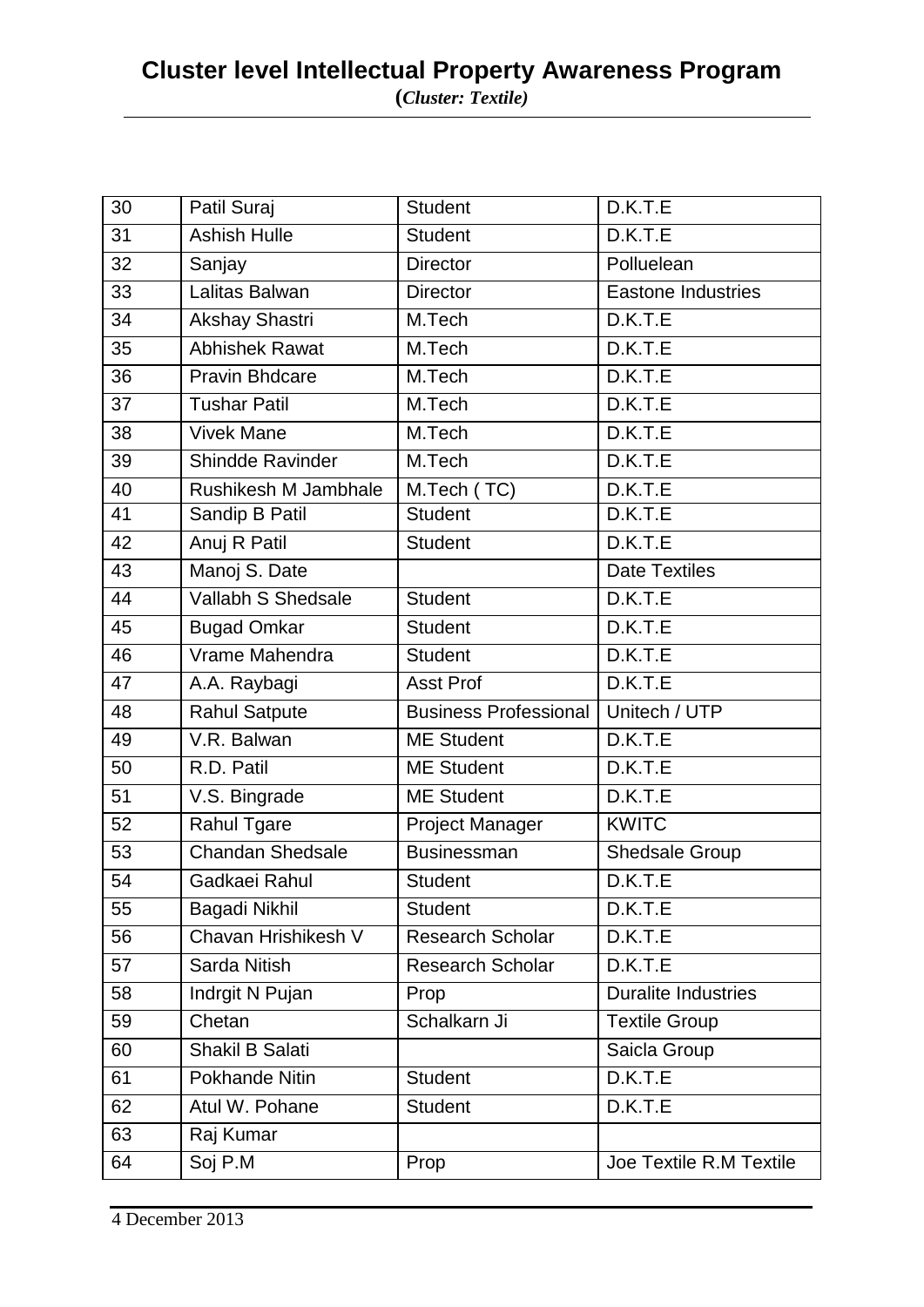| 65 | Mohatte                  | <b>Director</b>       | Amit weaving Mills                          |
|----|--------------------------|-----------------------|---------------------------------------------|
| 66 | Kkumbhar Amit            | <b>Student</b>        | D.K.T.E                                     |
| 67 | A.K.Auti                 | Self Employee         | <b>Tarun Fabrics</b>                        |
| 68 | V.B. Upadhye             | <b>Associate Prop</b> | <b>DKTE COE</b>                             |
| 69 | <b>Aniket Bhute</b>      | <b>Scientist</b>      | <b>DKTE COE</b>                             |
| 70 | Varun S.Goud             | <b>Scientist</b>      | <b>DKTE COE</b>                             |
| 71 | Swapnil Bagade           | Enterprenure          |                                             |
| 72 | <b>Atul Bawve</b>        | <b>CEO</b>            | Soea Fabrics                                |
| 73 | Dattatray Belehar        |                       | <b>Vandana Sizers</b>                       |
| 74 | Parakesh Goud            | <b>CEO</b>            | Vijayshree Prakash<br><b>Textile Region</b> |
| 75 | <b>Dharat Desai</b>      | <b>MD</b>             | Desai Poly Pvt Ltd                          |
| 76 | <b>Chinelrakint Mane</b> |                       | <b>Laxmi Industries Estate</b>              |
| 77 | Anil Lahoti              | Prop                  | Lawti Group                                 |
| 78 | <b>Rajesh Sawant</b>     |                       | <b>Sawant Processcos</b>                    |
| 79 | Ajit                     |                       |                                             |
| 80 | <b>Omkar Deshpande</b>   |                       |                                             |
| 81 | Narsing                  |                       |                                             |
| 82 | <b>Pravin Patil</b>      |                       | K.A.T.P                                     |
| 83 | <b>Omkar Kulkarni</b>    |                       | D.K.T.E                                     |
| 84 | <b>Dhunal Shridhar</b>   |                       | D.K.T.E                                     |
| 85 | Aditya                   |                       | <b>Trimury Spinning Mills</b>               |
| 86 | P.K. Valsay              |                       | D.K.T.E                                     |
| 87 | V.A / Goud               |                       | D.K.T.E                                     |
| 88 | S.M. Hupre               |                       | D.K.T.E                                     |
| 89 | Sachin                   |                       | D.K.T.E                                     |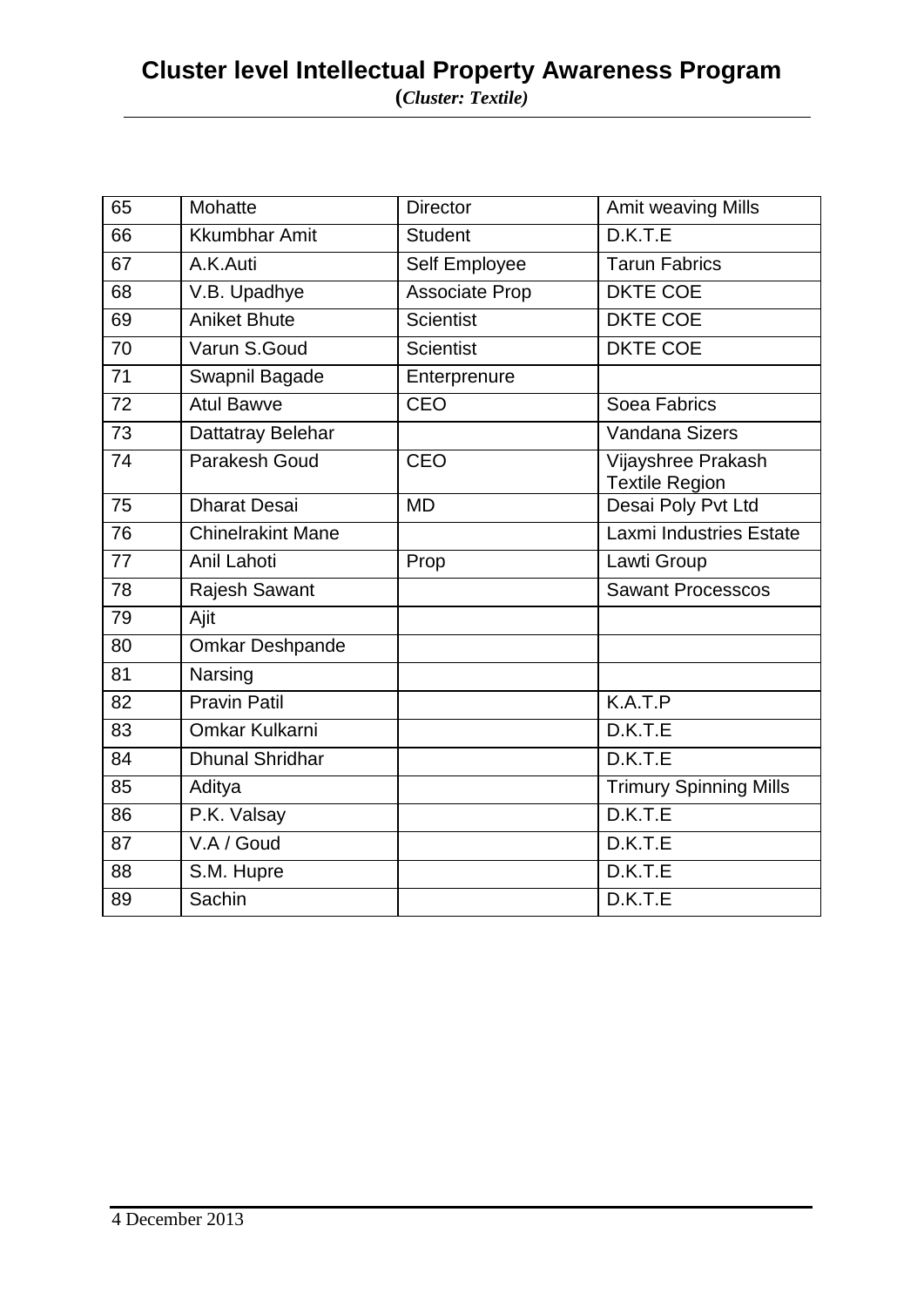**Annexure IV** Feedback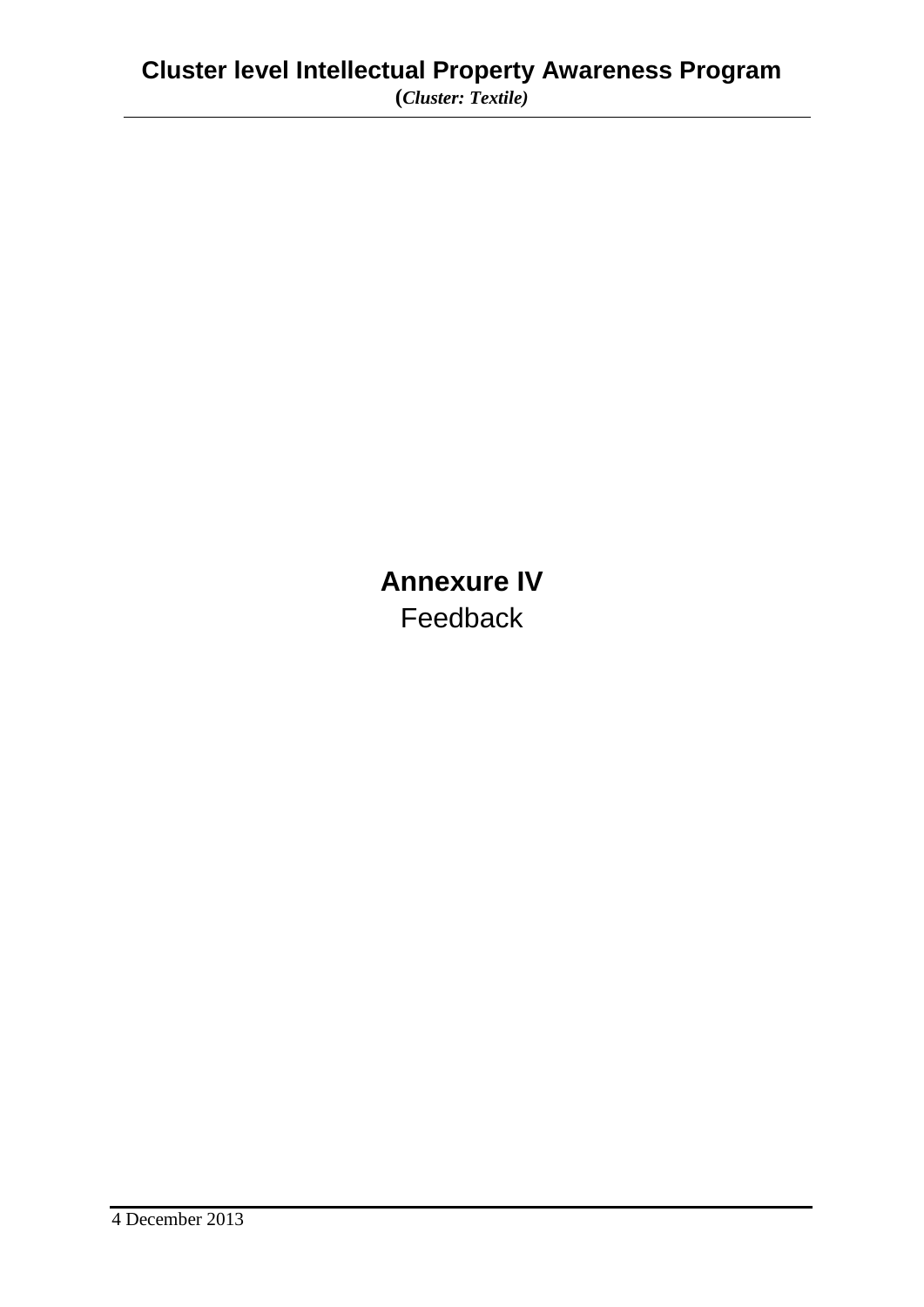#### ANNEXURE IV

### **FEEDBACK**

Evaluation of the programme was done on the following basis:-

- Overall Programme Evaluation
- Programme Structure
- Quality of Sparkers
- Content of Presentation
- Level of Learning

#### **Feedback from Participants**

- $\triangleright$  The quality of the speakers and the content of the presentation were good.
- $\triangleright$  It is preferred to have local speakers or speakers well versed with the local language of the cluster. This helps to connect with the audience.
- $\triangleright$  More information on the Government facilities regarding finances as regards filing of patent application.
- On spot training on drafting of Patents, State of art search facilities and Government facilities for enforcement of patents through licensing or other means.

#### **Feedback by the Speakers: -**

- $\triangleright$  The program was substantially delayed by the late arrival of the Hon'ble Ex Minister.
- $\triangleright$  Some of the speakers exceeded the time given to them, others had to rush through their topics.
- $\triangleright$  Long hours of speech led to a group of unenthusiastic and un-interested Audience.

#### **Way forward**

- $\triangleright$  Timelines should be adhered to.
- $\triangleright$  Reading material should be distributed before the day of the event.
- $\triangleright$  The sessions should be more interactive and less of presentation.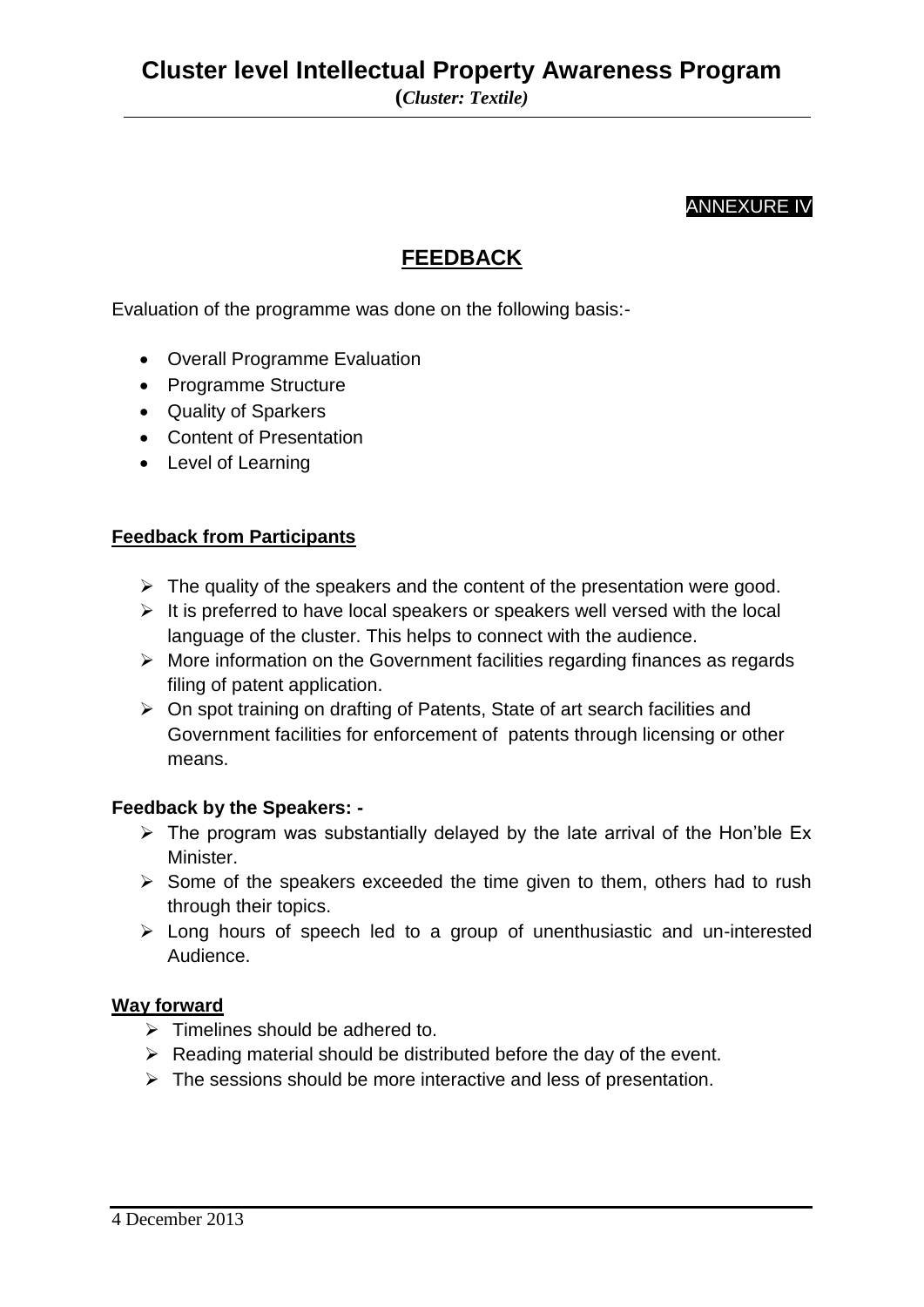# **PRESENTATIONS**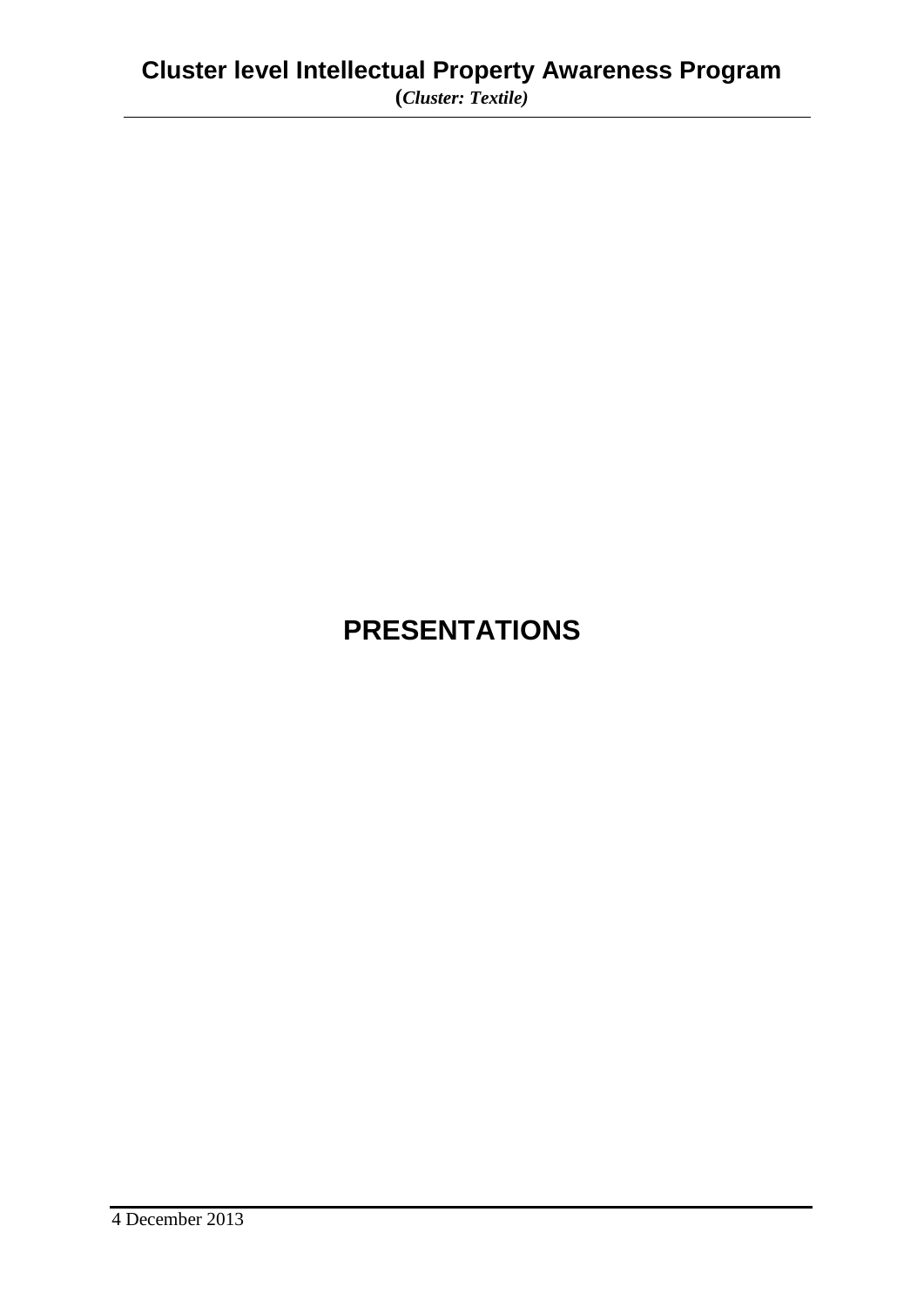# **Annexure V**

News Coverage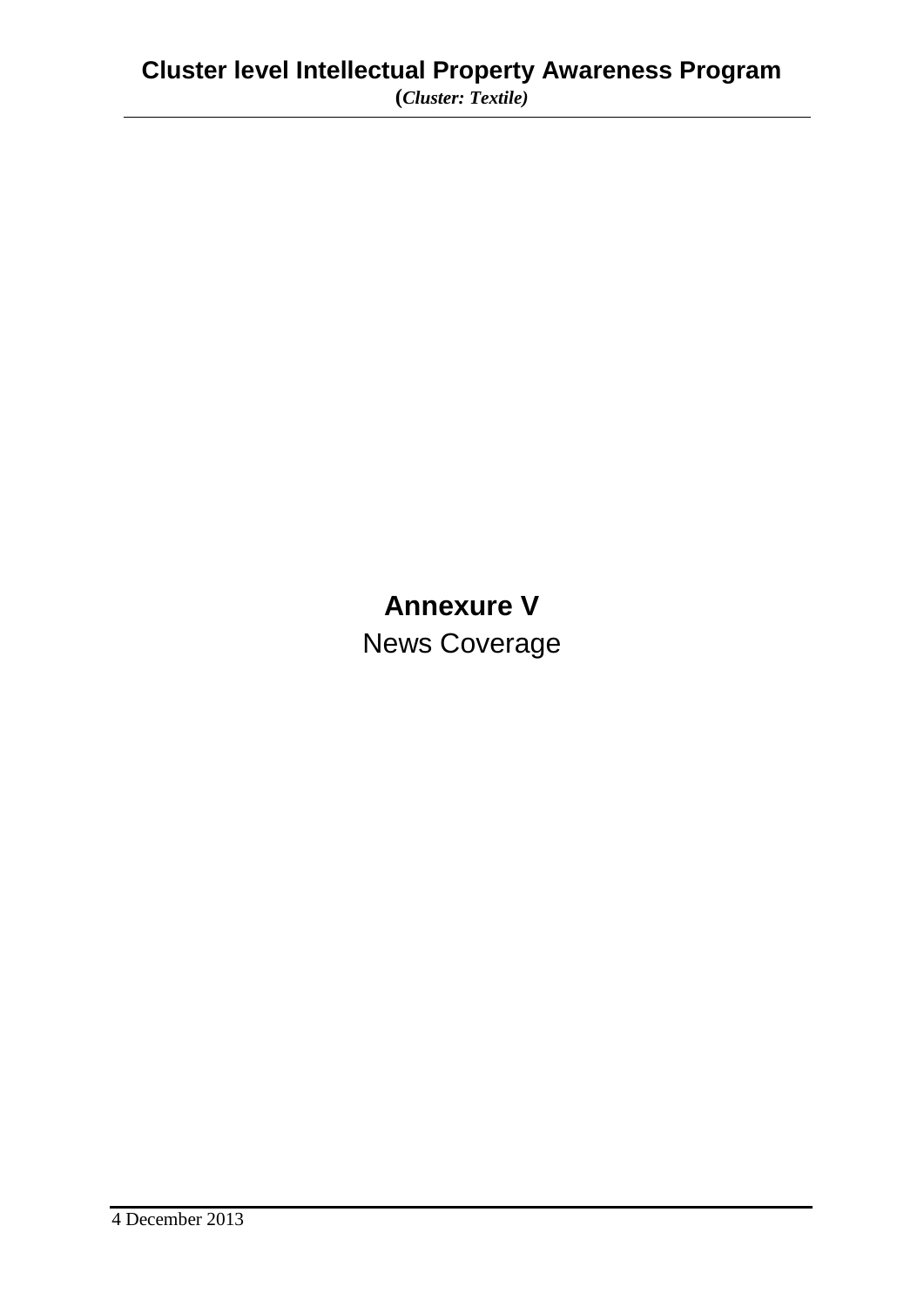#### ANNEXURE V

The event was covered by various media houses. The glimpse of the same are attached as below.



**The Cluster level Intellectual Property Awareness Program covered by Daily Jagrut Lok - Netd**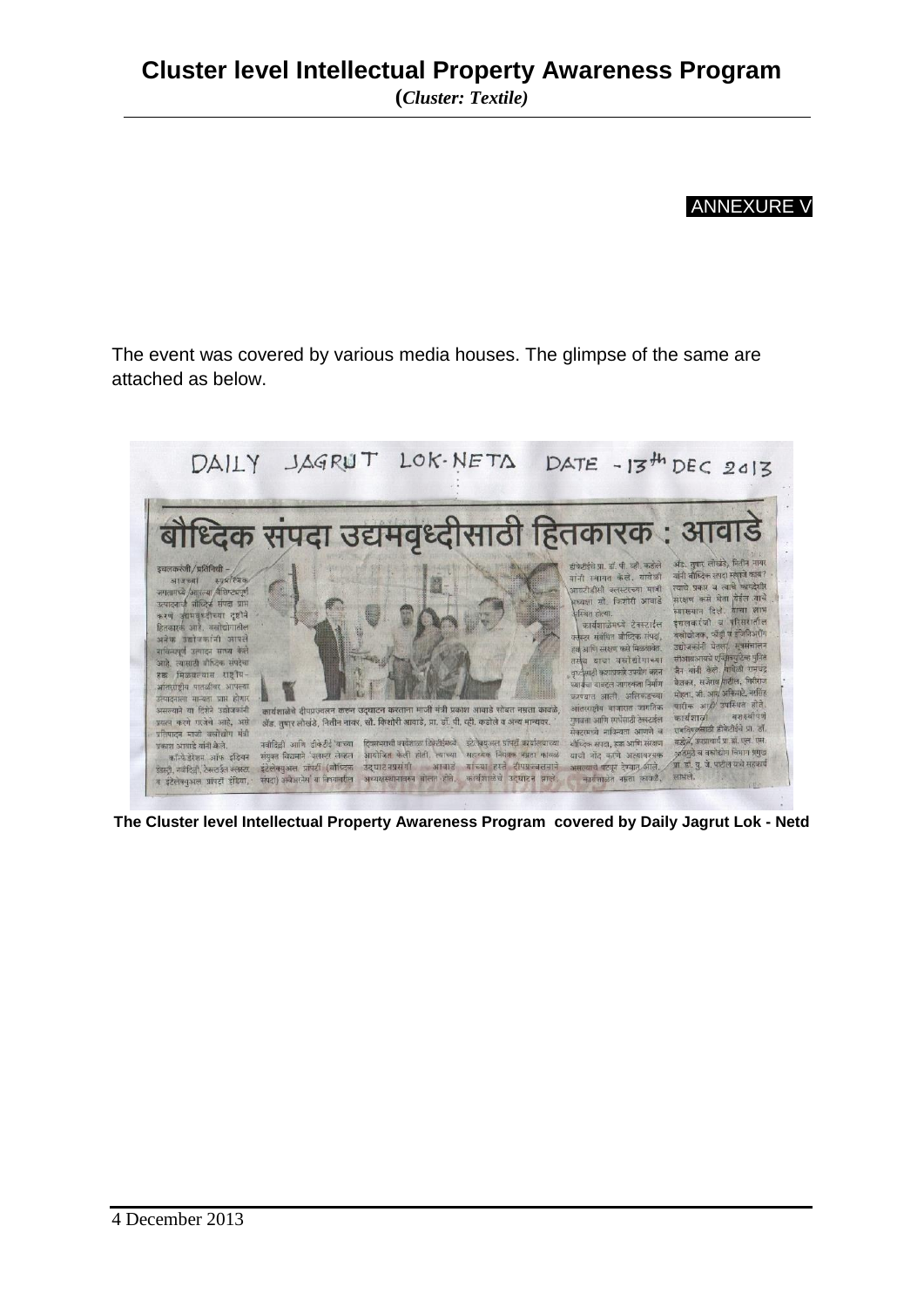

**The Cluster level Intellectual Property Awareness Program covered by Daily Sakal (Top) & daily Pudhari (Bottom)**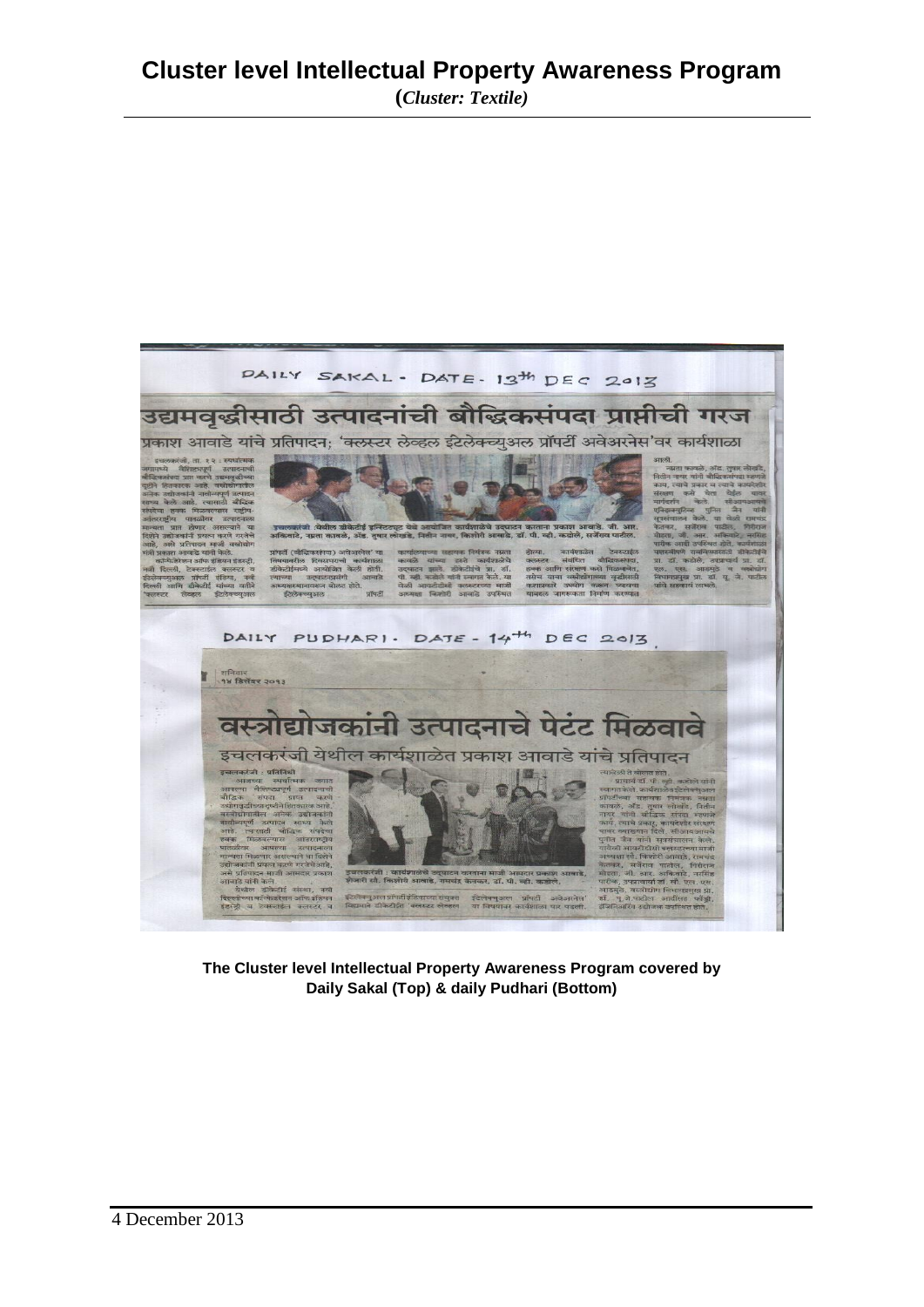# **Annexure VI** Glimpse of The Event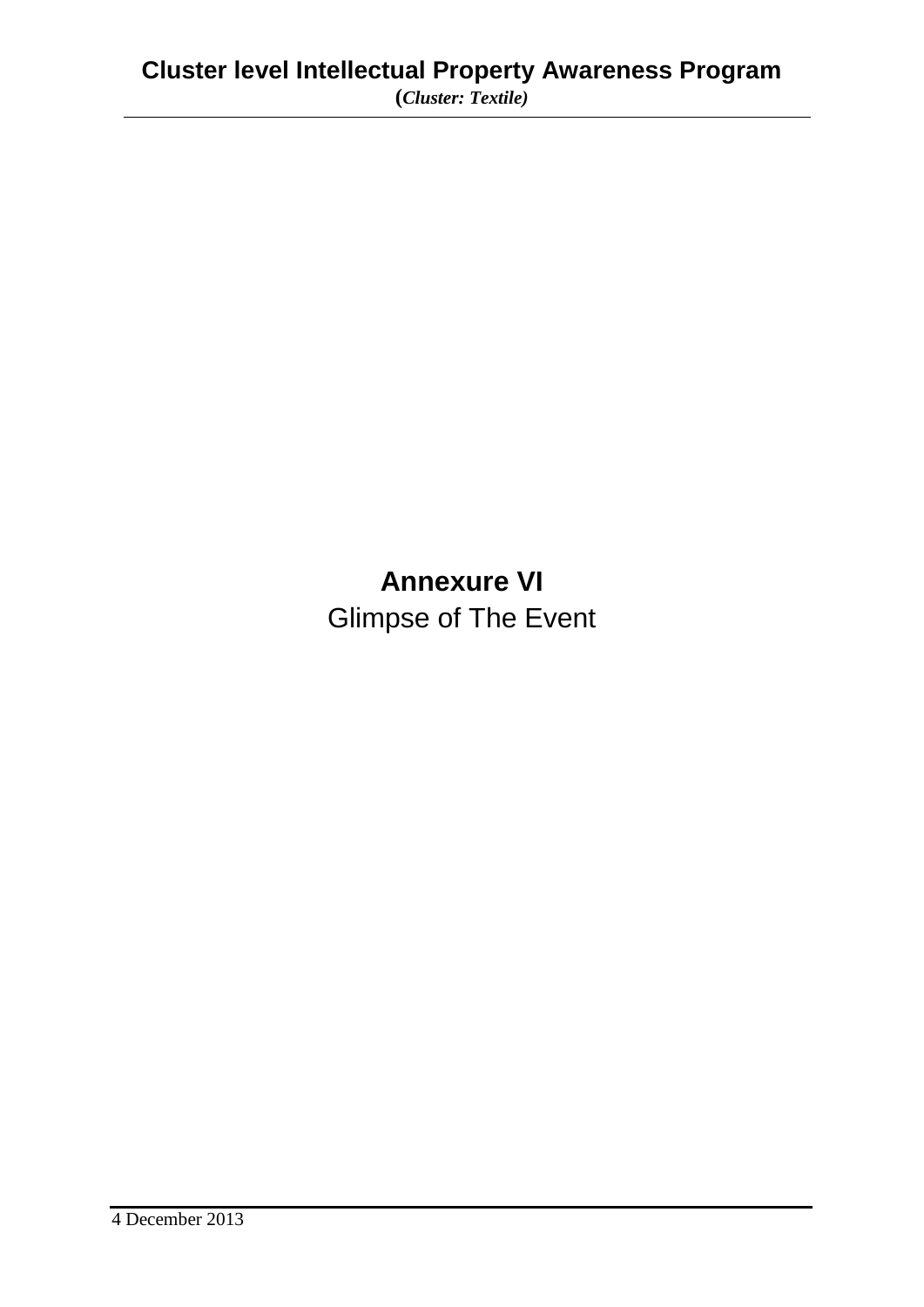#### ANNEXURE VI



**Shri P.K.Awade, Ex Minister of Textile, Maharashtra and other dignitaries inaugurating the Cluster level Intellectual Property Awareness Program on Textile Cluster**



**Mrs. Namrata Kavle, Assistant Controller, Intellectual Property office, India addressing the participants during Cluster level Intellectual Property Awareness Program on Textile Cluster**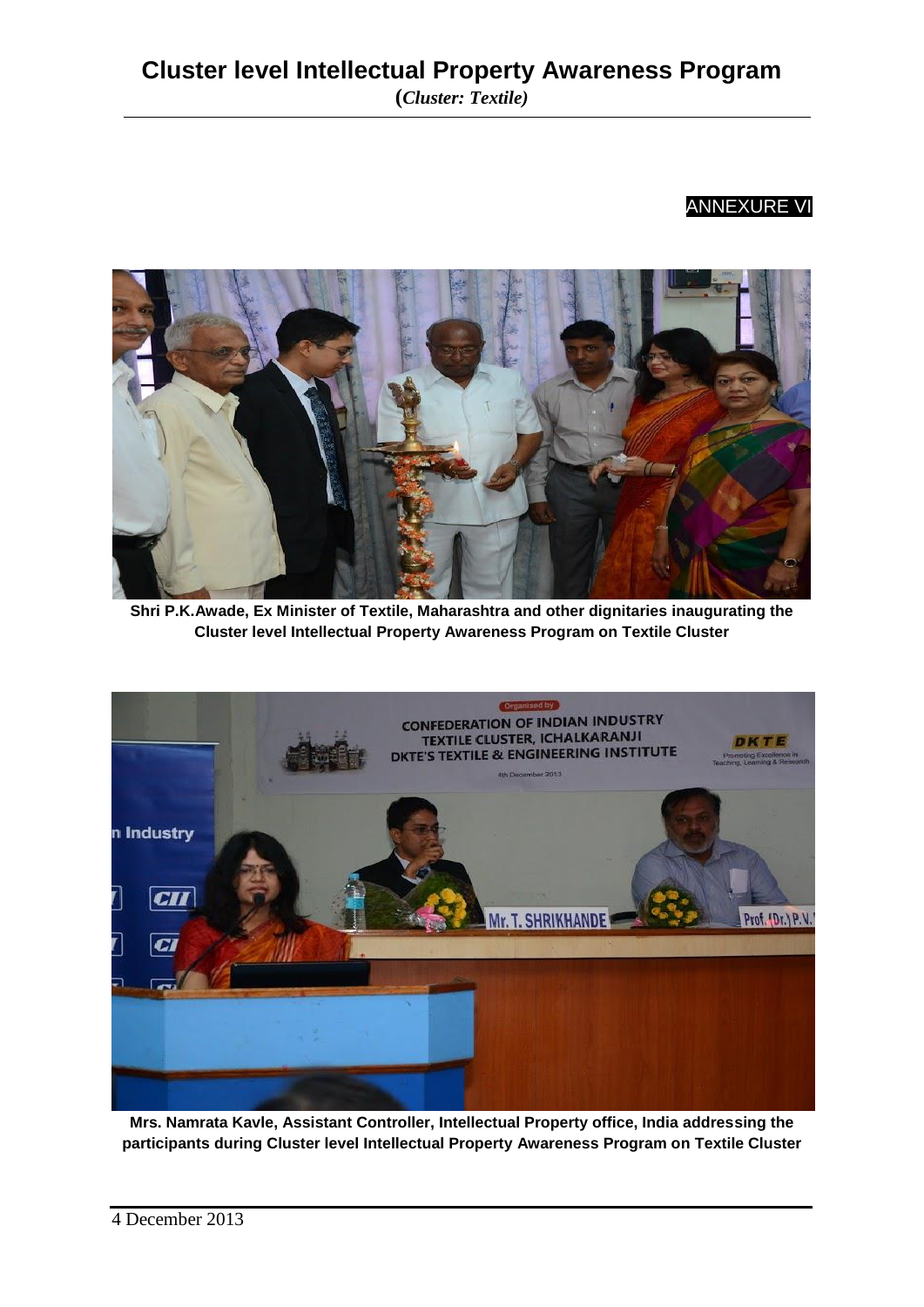

**Participants during the Cluster level Intellectual Property Awareness Program on Textile Cluster**

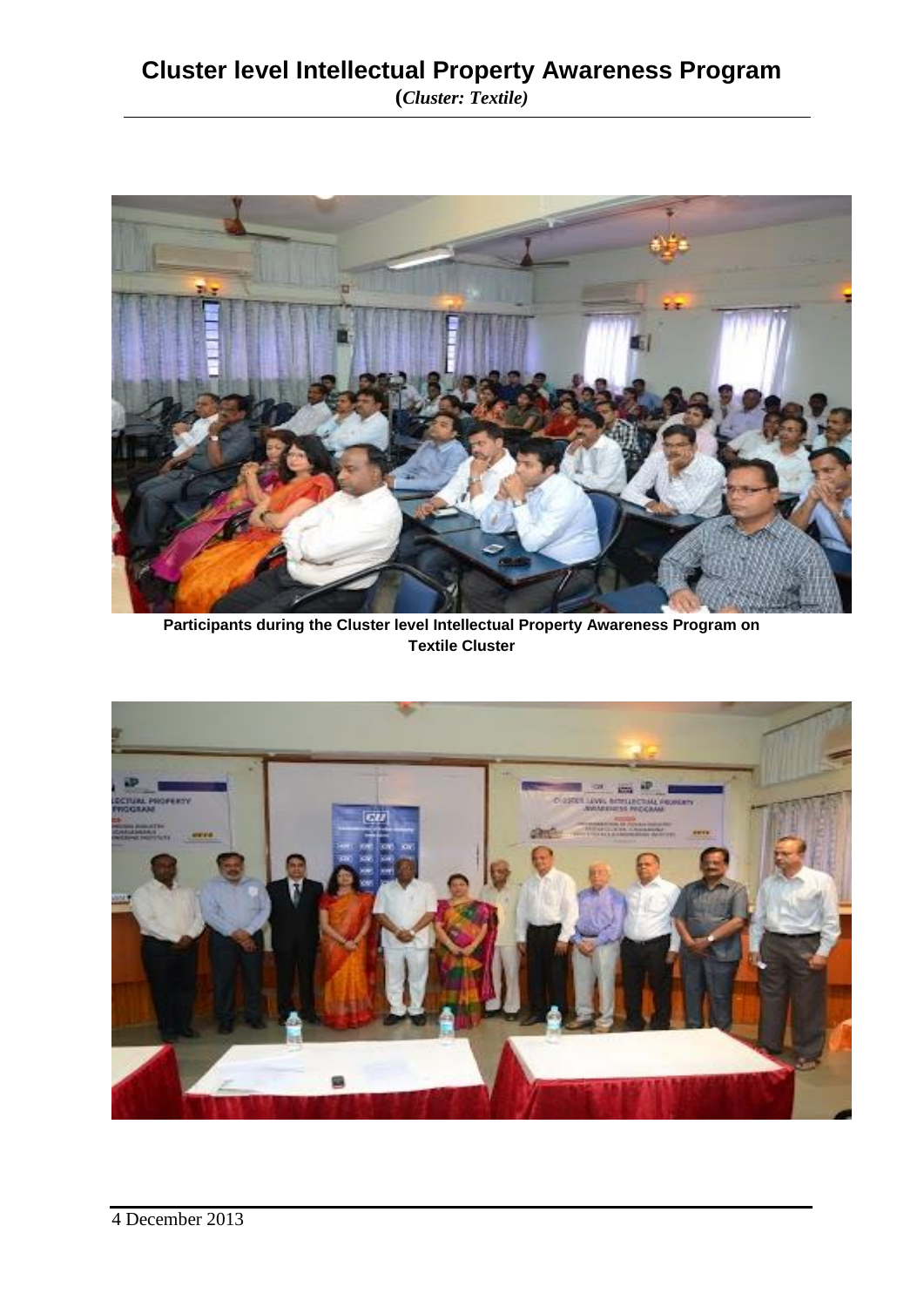### **Cluster level Intellectual Property Awareness Program (***Cluster: Textile)*



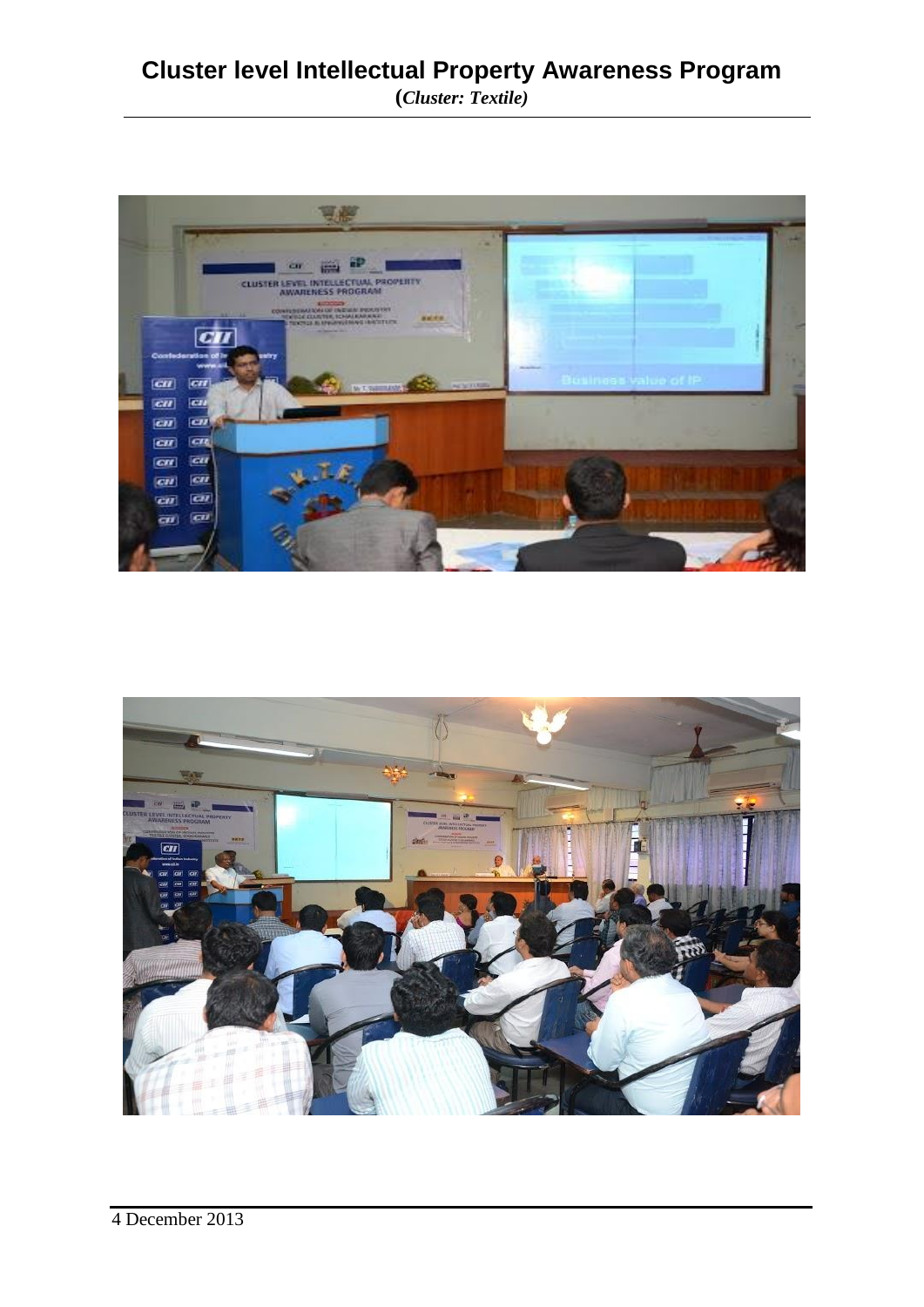# **Annexure VII** About Organisers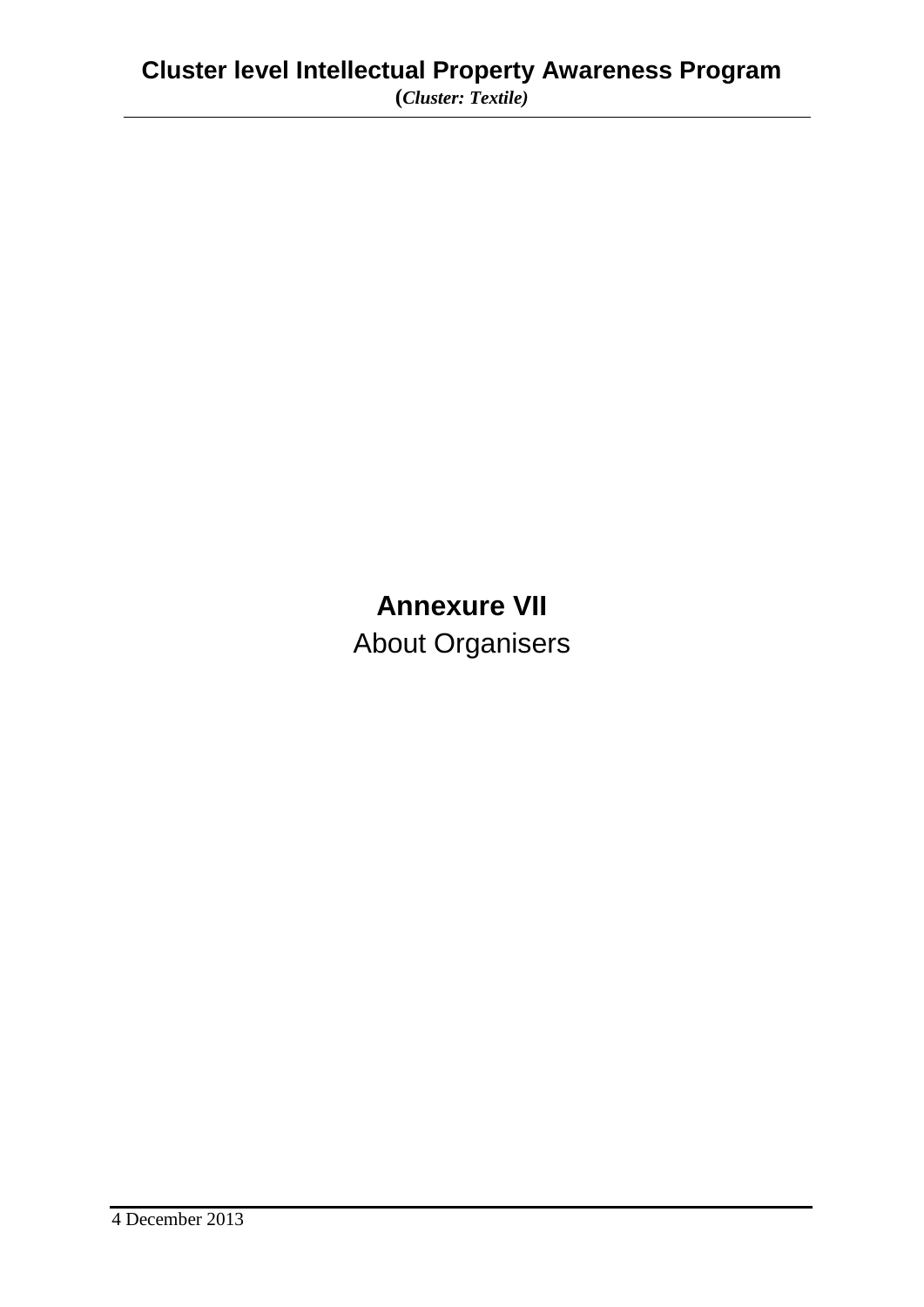#### ANNEXURE VII

### **About CII**

The Confederation of Indian Industry (CII) works to create and sustain an environment conducive to the development of India, partnering industry, Government, and civil society, through advisory and consultative processes.

CII is a non-government, not-for-profit, industry-led and industry-managed organization, playing a proactive role in India's development process. Founded over 118 years ago, India's premier business association has over 7100 members, from the private as well as public sectors, including SMEs and MNCs, and an indirect membership of over 90,000 enterprises from around 257 national and regional sectoral industry bodies.

CII charts change by working closely with Government on policy issues, interfacing with thought leaders, and enhancing efficiency, competitiveness and business opportunities for industry through a range of specialized services and strategic global linkages. It also provides a platform for consensus-building and networking on key issues.

Extending its agenda beyond business, CII assists industry to identify and execute corporate citizenship programmes. Partnerships with civil society organizations carry forward corporate initiatives for integrated and inclusive development across diverse domains including affirmative action, healthcare, education, livelihood, diversity management, skill development, empowerment of women, and water, to name a few.

The CII Theme for 2013-14 is **Accelerating Economic Growth through Innovation, Transformation, Inclusion and Governance**. Towards this, CII advocacy will accord top priority to stepping up the growth trajectory of the nation, while retaining a strong focus on accountability, transparency and measurement in the corporate and social eco-system, building a knowledge economy, and broadbasing development to help deliver the fruits of progress to all.

With 63 offices, including 10 Centres of Excellence, in India, and 7 overseas offices in Australia, China, Egypt, France, Singapore, UK, and USA, as well as institutional partnerships with 224 counterpart organizations in 90 countries, CII serves as a reference point for Indian industry and the international business community.